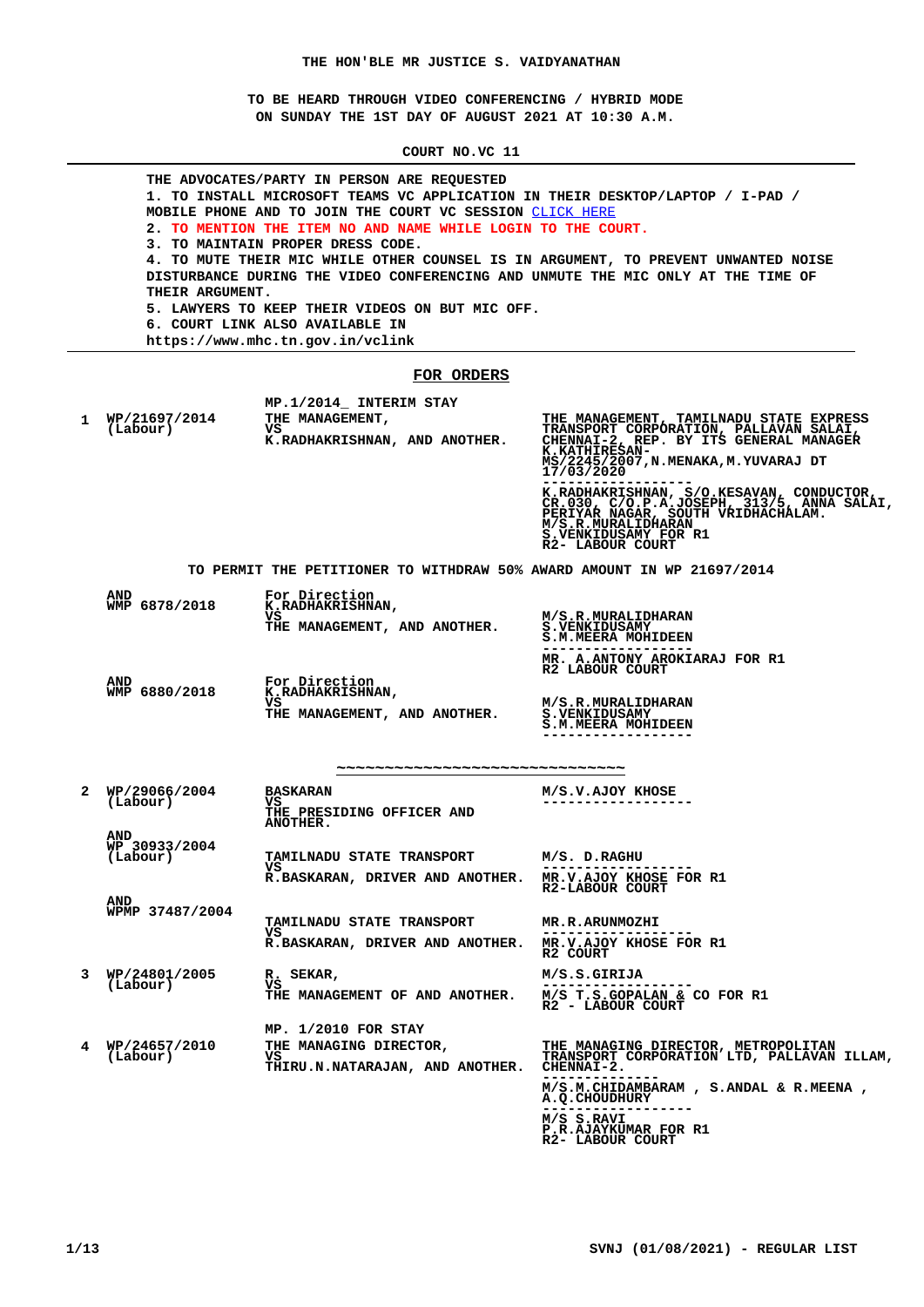| 5 | WP/18047/2014<br>(Labour)               | THE MANAGEMENT,<br>VS<br>THE PRESIDING OFFICER, AND<br>ANOTHER.                                          | M/S.K.J.SIVAKUMAR, J.LOKESH SC-TNSTC AND<br>SETC DT.10.10.2018<br>M/S.K.ARUNA GIRI<br>L.S.M.HASAN FIZAL AND<br>R.S.KRISHNASWAMY FOR R2<br>R1 LABOUR COURT                                                                                                                                |
|---|-----------------------------------------|----------------------------------------------------------------------------------------------------------|------------------------------------------------------------------------------------------------------------------------------------------------------------------------------------------------------------------------------------------------------------------------------------------|
| 6 | WP/8298/2015<br>(Labour)                | ===============================<br>S.JAYAPAL<br>VS<br>THE PRESIDING OFFICER AND<br>ANOTHER.              | M/S.M.BALACHANDER<br><b>M.SHANMUGA PRIYA</b><br><b>A.VINOTHKUMAR</b><br>R1 LABOUR COURT<br>MR.D.RAGHU FOR R2                                                                                                                                                                             |
| 7 | WP/8978/2015<br>(Labour)                | $MP.1/2015$ FOR STAY<br>M/S.ZB-75, ANANTHANDAVAPURAM<br>VS<br>THE DEPURT COMMISSIONER OF AND<br>ANOTHER. | M/S.L.P.SHANMUGASUNDARAM<br>R-1 THE DEPURT COMMISSIONER OF LABOUR,<br>TRICHIRAPPALLI<br>R2 TAPAL RETURNED<br>NO SUCH PERSON<br>PRIVATE NOTICE PERMITTED<br>PROOF FILED VIDE USR. NO. 23238 DT.<br>9/7/2021                                                                               |
| 8 | WP/18585/2015<br>(Labour)               | MP.1/2015-FOR STAY<br>THE MANAGEMENT<br>VS<br>K.GOPALAN AND ANOTHER.                                     | M/S.D.VENKATACHALAM<br>.<br>M/S.R.KRISHNASWAMY<br>V.AJAY KHOSE AND<br>A.RAHUL FOR R1<br>R-2 THE SPECIAL DEPUTY COMMISSIONER OF<br>LABOUR (CONCILIATION), DMS COMPOUND,<br>CHENNAI.                                                                                                       |
| 9 | WP/22768/2016<br>(Labour)               | THE MANAGEMENT,<br>VS<br>THE SPECIAL DEPUTY AND ANOTHER.                                                 | M/S.D. VENKATACHALAM<br><b>G.RAMAR</b><br>AGP TAKES NOTICE FOR R1<br>M/S.R.KRISHNASWAMY<br>V.AJAY KHOSE, M.KARUNAKARAN<br>FOR R2                                                                                                                                                         |
|   | 10 WP/26450/2016<br>(Labour)            | THE MANAEMENT<br>VS<br>G.KRISHNAMOORTHY AND 2 OTHERS.                                                    | M/S.A.SUNDARAVADANAM<br>.<br>M/S.R.KRISHNAMOORTHY<br>V.AJAY KHOSE<br>M. KARUNAKARAN FOR R1<br>R-2 THE JOINT COMMISSIONER<br>OF LABOUR/(APPELLATE<br>AUTHORITY AS UNDER PAYMENT<br>OF GRATUITY ACT 1972)<br><b>COIMBATORE</b><br>R-3 THE ASSISTANT COMMISSIONER<br>OF LABOUR/(CONTROLLING |
|   | <b>AND</b><br>WMP 22671/2016            | For Stay<br>THE MANAEMENT<br>vs<br>G.KRISHNAMOORTHY AND 2 OTHERS.                                        | M/S.P.PARAMASIVA DOSS<br><b>A.DAMODARAN</b>                                                                                                                                                                                                                                              |
|   | AND<br>WMP 22670/2016                   | To Dispense With<br>THE MANAEMENT<br>vs.<br>G.KRISHNAMOORTHY AND 2 OTHERS.                               | M/S.P.PARAMASIVA DOSS<br><b>A.DAMODARAN</b>                                                                                                                                                                                                                                              |
|   | <b>AND</b><br>WMP 22673/2016            | To Dispense With<br>THE MANAGEMENT<br>vs.<br>S.SELLADURAI AND 2 OTHERS.                                  | M/S.P.PARAMASIVA DOSS<br><b>A.DAMODARAN</b><br>------------------                                                                                                                                                                                                                        |
|   | AND<br>WMP 22674/2016                   | For Stay<br>THE MANAGEMENT<br>vs<br>S. SELLADURAI AND 2 OTHERS.                                          | M/S.P.PARAMASIVA DOSS<br><b>A.DAMODARAN</b>                                                                                                                                                                                                                                              |
|   | <b>AND</b><br>WP 26452/2016<br>(Labour) | THE MANAGEMENT<br>VS<br>S. SELLADURAI AND 2 OTHERS.                                                      | M/S.P.KANNAN KUMAR<br><b>S.ANBAZHAGAN</b><br>M/S.R.KRISHNASWAMY<br><b>V.AJAY KHOSE</b><br><b>M.KARUNAKARAN FOR R1</b><br>R-2 THE JOINT COMMISSIONER<br>OF LABOUR/(APPELLATE<br><b>AUTHORITY AS UNDER PAYMENT</b><br>OF GRATUITY ACT 1972)<br>COIMBATORE                                  |

**COIMBATORE R-3 THE ASSISTANT COMMISSIONER OF LABOUR/ (CONTROLLING OF GRATUITY ACT1972)**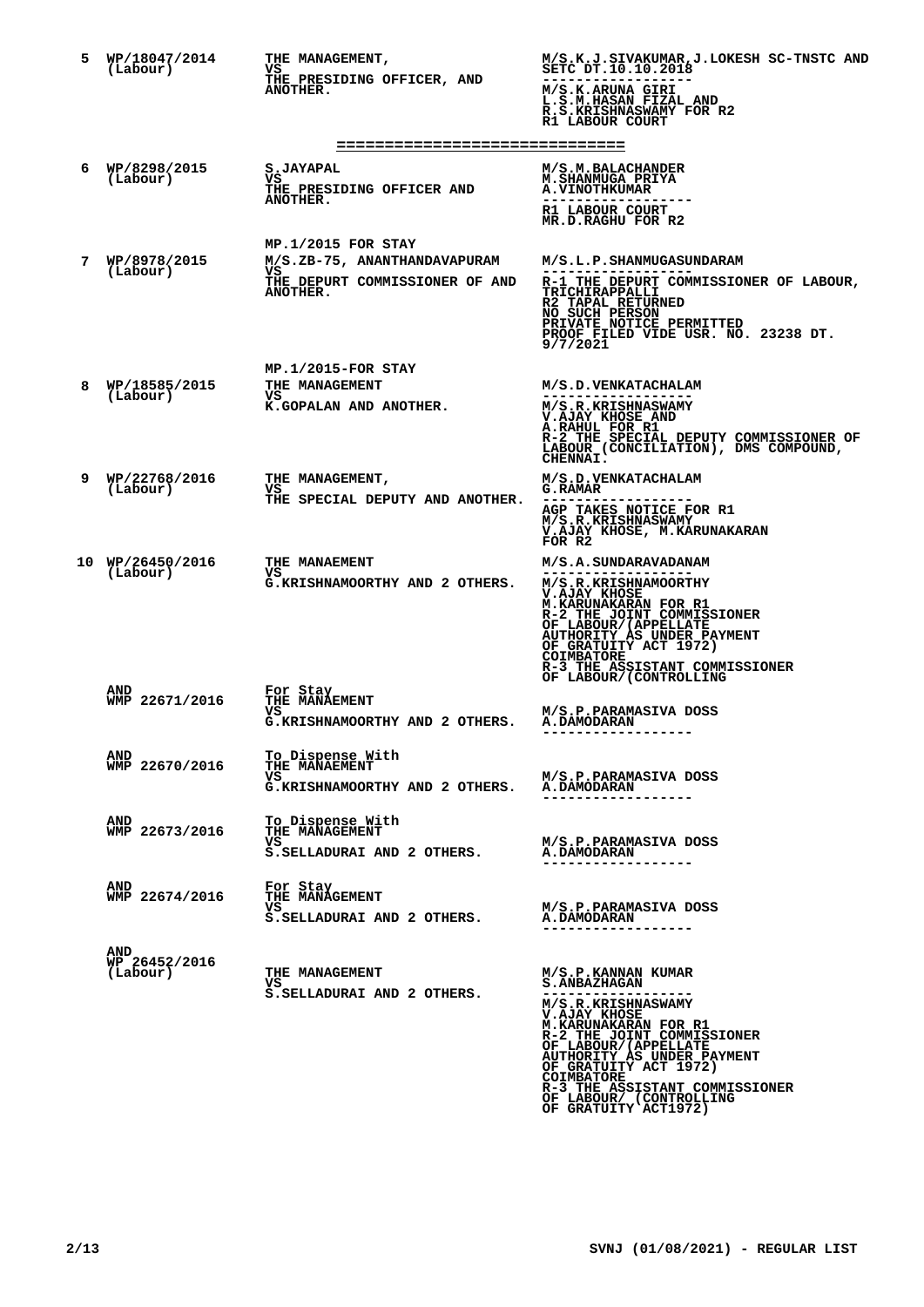| 11 WP/26451/2016<br>(Labour)     | THE MANAGEMENT<br>VS.<br>THIRU P.DURAIRAJ AND ANOTHER.                   | THE MANAGEMENT TAMILNADU STATE TRANSPORT<br>CORPORATION (COIMBATORE) LTD, 37,<br>METTUPALAYAM SALAI, COIMBATORE-43, REP BY<br><b>ITS GENERAL MANAGER</b><br>MR.A. SUNDARAVADHANAN<br><b>S. ANBAZHAGAN</b><br>THIRU P.DURAIRAJ_CONDUCTOR, NO. 010234,<br>POLIACHI-3, L-127, POLICE COLONY, BHARATHI<br>NAGAR, GANAPATHY POST, COLMBATORE-6<br>M/S.R.KRISHNASWAMY,<br>V.AJAY KHOSE<br><b>M.KARUNAKARAN</b><br>S.MANOGARAN FOR R1<br>R-2 THE SPECIAL DEPUTY COMMISSIONER OF |
|----------------------------------|--------------------------------------------------------------------------|--------------------------------------------------------------------------------------------------------------------------------------------------------------------------------------------------------------------------------------------------------------------------------------------------------------------------------------------------------------------------------------------------------------------------------------------------------------------------|
| AND<br>WMP 22672/2016            | For Injunction<br>THE MANAGEMENT<br>VS.<br>THIRU P.DURAIRAJ AND ANOTHER. | LABOUR (CONCILLIATION), DMS COMPOUND,<br><b>CHENNAI</b><br>MS.T.GIRIJA GOVT.ADVOCATE TAKES NOTICE FOR<br>R2<br>M/S.P.PARAMASIVA DOSS<br><b>A.DAMODARAN</b>                                                                                                                                                                                                                                                                                                               |
|                                  |                                                                          |                                                                                                                                                                                                                                                                                                                                                                                                                                                                          |
| 12 WP/26453/2016<br>(Labour)     | THE MANAGEMENT,<br>vs<br>THIRU.A.VELIYANGIRI, AND<br><b>ANOTHER.</b>     | THE MANAGEMENT, TAMILNADU STATE TRANSPORT<br>CORPORATION (COIMBATORE) LTD., NO.37, METTUPALAYAM ROAD, COIMBATORE-37 REP. BY ITS MANAGING DIRECTOR.<br>M/S.P.KANNAN KUMAR<br><b>S.ANBAZHAGAN</b>                                                                                                                                                                                                                                                                          |
|                                  |                                                                          | THIRU.A.VELIYANGIRI, DRIVER, NO.012321,<br>S/O.ARUMUGA GOUNDER, 12, SELVAKUMAR<br>GOUNDER STREET, VADUKAMPALAYAM,<br>POLLACHI-542,001<br>M/S.R.KRISHNASWAMY, V.AJAY KHOSE AND<br>M.KARUNAKARAN FOR R1<br>R-2 THE SPECIAL DEPUTY COMMISSIONER OF<br>LABOUR (CONCILIATION), D.M.S. COMPOUND,<br><b>CHENNAI</b><br>MR.T.GIRIJA GATAKES NOTICE FOR R2                                                                                                                        |
| 13 WP/26454/2016<br>(Labour)     | THE MANAGEMENT<br>vs<br>K.DURAI(48) AND 2 OTHERS.                        | M/S.P.KANNAN KUMAR<br><b>S. ANBAZHAGAN</b><br>M/S.B.RAJAGOPAL<br>K.SATHIYAMURTHI<br>A.DEIVASIGAMANI FOR R1<br>R-3 THE ASSISTANT COMMISSIONER<br>OF LABOUR/ (CONTROLLING<br>AUTHORITY AS UNDER PAYMENT<br>OF GRATUITY ACT1972)<br>COIMBATORE<br>R2 TAPAL DUE NO APP. NOT READY<br>PVT. NOTICE PERMITTED                                                                                                                                                                   |
| AND<br>WMP 22676/2016            | To Dispense With<br><b>THE MANAGEMENT</b>                                | PROOF NOT FILED                                                                                                                                                                                                                                                                                                                                                                                                                                                          |
|                                  | vs<br>K.DURAI(48) AND 2 OTHERS.                                          | M/S.P.PARAMASIVA DOSS<br><b>A.DAMODARAN</b>                                                                                                                                                                                                                                                                                                                                                                                                                              |
| <b>AND</b><br>WMP 22677/2016     | For Stay<br>THE MANAGEMENT<br>VS.<br>K.DURAI(48) AND 2 OTHERS.           | M/S.P.PARAMASIVA DOSS<br><b>A.DAMODARAN</b><br>-------------                                                                                                                                                                                                                                                                                                                                                                                                             |
|                                  | (RTI ACT)                                                                |                                                                                                                                                                                                                                                                                                                                                                                                                                                                          |
| 14 WP/27415/2016<br>(Gen. Misc.) | RAJESH KUMAR.S<br>VS.<br>UNION OF INDIA AND 4 OTHERS.                    | M/S.J.R.K.BHAVANANTHAM<br>K.BOOPALAN<br>MR.J.MADANAGOPAL RAO FOR<br>R1 TO R4                                                                                                                                                                                                                                                                                                                                                                                             |
|                                  |                                                                          | R5 R.SIVANESAN S/O RAMASAMY, B88, 6TH<br>STREET, PERIYAR NAGAR, CHENNAI 600 082<br>M/S. RÁVICHANDRAN SUNDARESAN,                                                                                                                                                                                                                                                                                                                                                         |
| AND<br>WMP 23624/2016            | For Direction<br>RAJESH KUMAR.S                                          | KARTHIKEYAN.R FOR R5 DT 7/1/2020                                                                                                                                                                                                                                                                                                                                                                                                                                         |
|                                  | vs.<br>UNION OF INDIA AND 4 OTHERS.                                      | M/S.J.R.K.BHAVANANTHAM<br>K.BOOPALAN                                                                                                                                                                                                                                                                                                                                                                                                                                     |
| 15 WP/32235/2016<br>(Labour)     | THE MANAGEMENT,<br>VS                                                    | M/S.D.VENKATACHALAM<br><b>G.RAMAR</b>                                                                                                                                                                                                                                                                                                                                                                                                                                    |
|                                  | THE SPECIAL DEPUTY AND ANOTHER.                                          | M/S.V.AJAY KHOSE<br>G.M.XAVIER<br>X.SUMALATHA FOR R2<br>R-1 THE SPECIAL DEPUTY COMMISSIONER OF<br>LABOUR, DMS CAMPUS, ANNA SALAI, CHENNAI.                                                                                                                                                                                                                                                                                                                               |
| AND<br>WMP 27955/2016            | For Stay<br>THE MANAGEMENT,                                              |                                                                                                                                                                                                                                                                                                                                                                                                                                                                          |
|                                  | VS<br>THE SPECIAL DEPUTY AND ANOTHER. G.RAMAR                            | M/S.D.VENKATACHALAM                                                                                                                                                                                                                                                                                                                                                                                                                                                      |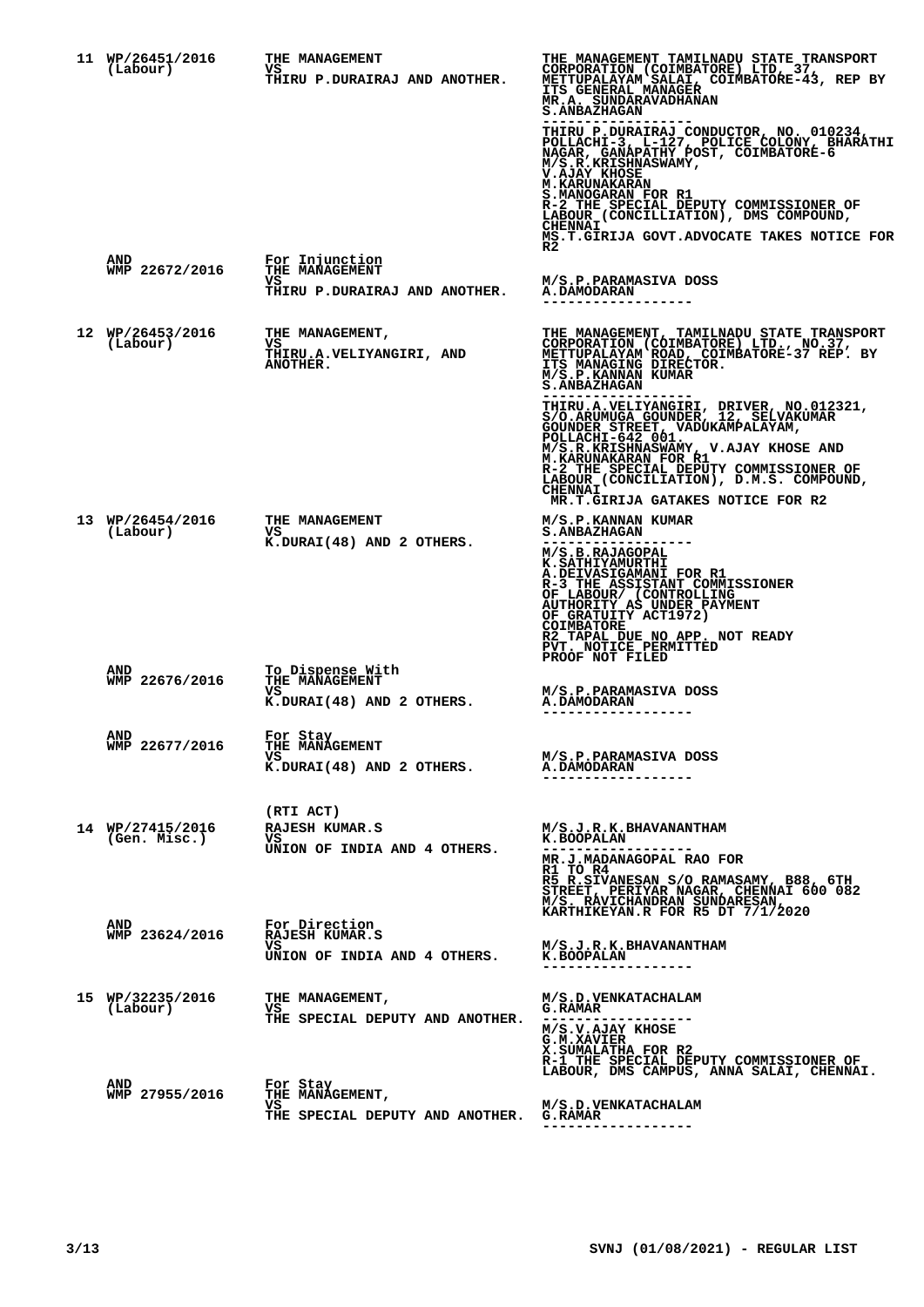| 16 WP/42638/2016<br>(Labour)     | THE MANAGEMENT OF SOUTH INDIA<br>VS<br>THE PRESIDING OFFICER, AND 2<br>OTHERS.                 | M/S.M. PRAVEEN KUMAR<br><b>T.BALAJI &amp; R.I.RAMESH</b><br>M/S.T.RAMKUMAR & C.D.SUGUMAR<br>FOR R2<br>M/S.P.S.GANESH<br>M/S.KURIAN & ASSOCIATES FOR R3                                                                                                                                                                                                               |
|----------------------------------|------------------------------------------------------------------------------------------------|----------------------------------------------------------------------------------------------------------------------------------------------------------------------------------------------------------------------------------------------------------------------------------------------------------------------------------------------------------------------|
| AND<br>WMP 36555/2016            | For Stay<br>THE MANAGEMENT OF SOUTH INDIA<br>vs<br>THE PRESIDING OFFICER, AND 2<br>OTHERS.     | R1-LABOUR COURT<br>M/S.M.PRAVEEN KUMAR<br>T. BALAJI & R.I. RAMESH                                                                                                                                                                                                                                                                                                    |
| 17 WP/43700/2016<br>(Labour)     | THE MANAGEMENT OF LOWER<br>vs<br>IYSAMMA AND ANOTHER.                                          | ADDL. GOVT. PLEADER (FOREST)<br><b>R1-UNCLAIMED</b><br>R2-LABOUR COURT                                                                                                                                                                                                                                                                                               |
| <b>AND</b><br>WMP 37506/2016     | For Stay<br>THE MANAGEMENT OF LOWER<br>vs<br>IYSAMMA AND ANOTHER.                              | ADDL. GOVT. PLEADER (FOREST)                                                                                                                                                                                                                                                                                                                                         |
| AND<br>WMP 37507/2016            | For Stay<br>THE DIVISIONAL MANAGER<br>VS.<br>AGILANDAM AND ANOTHER.                            | ADDL. GOVT. PLEADER (FOREST)                                                                                                                                                                                                                                                                                                                                         |
| AND<br>WP 43701/2016<br>(Labour) | THE DIVISIONAL MANAGER<br>VS<br><b>AGILANDAM AND ANOTHER.</b>                                  | ADDL. GOVT. PLEADER (FOREST)<br>M/S.R.KRISHNASWAMY, V.AJOY KHOSE AND M.KARUNAKARAN FOR R1 DT 30/11/2018                                                                                                                                                                                                                                                              |
| 18 WP/365/2017<br>(Labour)       | THE GENERAL MANAGER,<br>VS<br>THIRU.D.RAVICHANDRAN, AND<br>ANOTHER.                            | THE GENERAL MANAGER, TAMIL NADU STATE<br>TRANSPORT CORPORATION (VILLUPURAM) LTD,<br>VAZHUTHAREDDY, SALAMEDU, VILLUPURAM) LTD,<br>VAZHUTHAREDDY, SALAMEDU, VILLUPURAM<br>MCS.K.J.SIVAKUMAR, J.LOKESH, DT.<br>10.10.2018                                                                                                                                               |
|                                  |                                                                                                | R1 THIRU.D.RAVICHANDRAN, DRIVER,<br>NO.DR4692, A.MARUR VILLAGE, S.R.KUPPAM<br>POST- 606 203, NAGALUR VIA, VILLUPURAM<br><b>DISTRICT</b><br>M/S L.S.M. HASAN FIZAL<br>K. ARUNAGIRI<br>R.S.KRISHNASWAMY FOR R1<br>R-2 THE SPECIAL DEPUTY COMMISSIONER OF<br>LABOUR, D.M.S.COMPOUND, CHENNAI                                                                            |
| AND<br>WMP 398/2017              | For Stay<br>THE GENERAL MANAGER,<br>VS.<br>THIRU.D.RAVICHANDRAN, AND<br>ANOTHER.               | M/S.P.PARAMASIVA DOSS<br><b>A.DAMODARAN</b>                                                                                                                                                                                                                                                                                                                          |
| 19 WP/5282/2017<br>(Labour)      | THE MANAGEMENT OF<br>VS<br>THE PRESIDING OFFICER, AND<br><b>ANOTHER.</b>                       | M/S.K.PREMKUMAR, T.KISHORE KUMAR DT<br>29.07.2021<br>M/S.K.SATHIYAMURTHI<br><b>A.DEIVA SIGAMANI</b><br>L. KRISHNAMOORTHY FOR R2<br>R1-LABOUR COURT                                                                                                                                                                                                                   |
| AND<br>WMP 5597/2017             | To Dispense With<br>THE MANAGEMENT OF<br>VS.<br>THE PRESIDING OFFICER, AND<br>ANOTHER.         | M/S.R.KRISHNAMOORTHY<br>------------------                                                                                                                                                                                                                                                                                                                           |
| <b>AND</b><br>WMP 5598/2017      | For Stav<br>THE MANAGEMENT OF<br>VS<br>THE PRESIDING OFFICER, AND<br>ANOTHER.<br>For Direction | M/S.R.KRISHNAMOORTHY<br>------------------                                                                                                                                                                                                                                                                                                                           |
| AND<br>WMP 22166/2018            | P.DHANARAJ,<br>vs<br>THE PRESIDING OFFICER, AND<br>ANOTHER.                                    | M/S.K.SATHIYAMURTHI<br>A.DEIVASIGAMANI<br>S. SATHISH & K. NARESH KUMAR<br>------------------                                                                                                                                                                                                                                                                         |
| 20 WP/8278/2017<br>(Labour)      | THE MANAGEMENT,<br>VS<br>TAMIL NADU STATE TRANSPORT AND<br>ANOTHER.                            | THE MANAGEMENT, REP BY MANAGING DIRECTOR,<br>TAMILNADU STATE TRANSPORT CORPORATION<br>(COIMBATORE) LTD, CHENNIMALAI ROAD, ERODE<br>MR. A.SUNDARAVADANAM LEARNED COUNSEL FOR<br><b>PETITIONER</b><br>TAMIL NADU STATE TRANSPORT CORPORATION<br>EMPLOYEES UNION, REP BY GENERAL SECRETARY,<br>CITU OFFICE, 1, KUMARASAMY STREET, ERODE-1<br>M/S.R.KRISHNAMURTHY FOR R1 |
| AND<br>WMP 9069/2017             | For Stay<br>THE MANAGEMENT,<br>VS<br><b>TAMIL NADU STATE TRANSPORT AND</b><br><b>ANOTHER.</b>  | R2- LABOUR COURT<br>M/S.P.PARAMASIVA DOSS<br><b>A.DAMODARAN</b><br>------------------                                                                                                                                                                                                                                                                                |
|                                  |                                                                                                |                                                                                                                                                                                                                                                                                                                                                                      |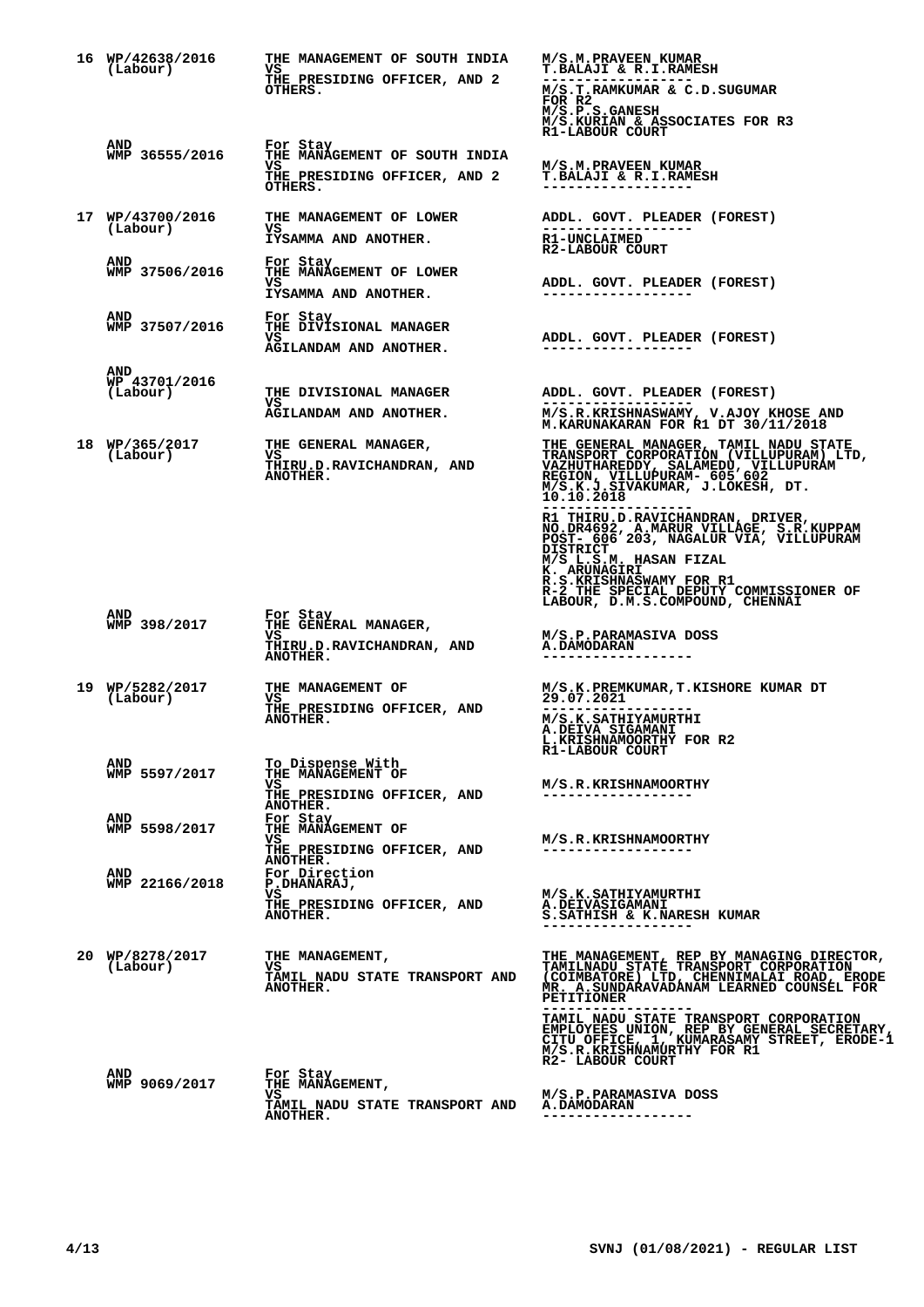| 21 WP/25175/2017<br>(Labour) | THE MANAGEMENT<br>VS                                               | M/S.D.VENKATACHALAM<br>------------------                                                                                                                             |
|------------------------------|--------------------------------------------------------------------|-----------------------------------------------------------------------------------------------------------------------------------------------------------------------|
|                              | THE SPECIAL DEPUTY AND ANOTHER.                                    | R-1 THE SPECIAL DEPUTY COMMISSIONER OF<br>LABOUR DMS CAMPUS, ANNA SALAI, CHENNAI-6.                                                                                   |
| AND<br>WMP 26610/2017        | For Injunction<br>THE MANAGEMENT<br>VS.                            | M/S.D.VENKATACHALAM                                                                                                                                                   |
|                              | THE SPECIAL DEPUTY AND ANOTHER.                                    | ----------------                                                                                                                                                      |
| 22 WP/32413/2017<br>(Labour) | THE MANAGEMENT,<br>VS                                              | MR.A.SUNDHARAVADHANAN LEARNED COUNSEL FOR<br><b>PETITIONER</b>                                                                                                        |
|                              | THE PRESIDING OFFICER, AND<br>ANOTHER.                             | M/S.A.VEERAPPA<br>V.SARANYA FOR R2<br>R1-LABOUR COURT<br>PVT. NOTICE PERMITTED, PROOF NOT FILED                                                                       |
| AND<br>WMP 35701/2017        | For Stay<br>THE MANAGEMENT,                                        |                                                                                                                                                                       |
|                              | VS<br>THE PRESIDING OFFICER, AND<br>ANOTHER.                       | M/S.K.J.SIVAKUMAR<br><b>J.LOKESH</b>                                                                                                                                  |
| 23 WP/12359/2018<br>(Labour) | THE MANAGEMENT<br>VS                                               | M/S.D.VENKATACHALAM<br>------------------                                                                                                                             |
|                              |                                                                    | THE SPECIAL DEPUTY AND ANOTHER. D. SOUNDAR RAJ-MS/1135/2014 FOR R2 DT<br>6/8/2020<br>R-1 THE SPECIAL DEPUTY COMMISSIONER OF<br>LABOUR DMS CAMPUS, ANNA SALAI, CHENNAI |
| AND<br>WMP 70/2021           | Direction<br><b>M.RAJA</b>                                         |                                                                                                                                                                       |
|                              | vs<br>THE MANAGEMENT AND ANOTHER.                                  | M/S. D.SOUNDAR RAJ<br>------------------                                                                                                                              |
| 24 WP/13434/2018<br>(Labour) | THE MANAGEMENT<br>VS                                               | M/S.M.CHIDAMBARAM<br>N. VARALAKSHMI & R. GIRIJA                                                                                                                       |
|                              | THE PRESIDING OFFICER AND<br><b>ANOTHER.</b>                       | M/S.S.T.VARADARAJULU<br><b>P. GANESHAMURTHI</b><br><b>T.KARKKIVELAN FOR R2</b>                                                                                        |
| <b>AND</b><br>WMP 15829/2018 | For Stay<br>THE MANAGEMENT                                         |                                                                                                                                                                       |
|                              | VS.<br>THE PRESIDING OFFICER AND<br>ANOTHER.                       | <b>M/S.M.CHIDAMBARAM</b><br>N. VARALAKSHMI & R. GIRIJA                                                                                                                |
| 25 WP/13435/2018<br>(Labour) | THE MANAGEMENT<br>VS                                               | M/S.M.CHIDAMBARAM<br>N. VARALAKSHMI & R. GIRIJA                                                                                                                       |
|                              | THE PRESIDING OFFICER AND<br>ANOTHER.                              |                                                                                                                                                                       |
| AND<br>WMP 15830/2018        | For Stay<br>THE MANAGEMENT<br>vs                                   | <b>M/S.M.CHIDAMBARAM</b>                                                                                                                                              |
|                              | THE PRESIDING OFFICER AND<br>ANOTHER.                              | N.VARALAKSHMI & R.GIRIJA                                                                                                                                              |
| 26 WP/22406/2018<br>(Labour) | THE MANAGEMENT,<br>VS.                                             | M/S. K. KATHIRESEN<br>(9840379058)                                                                                                                                    |
|                              | CHITHRA, AND 3 OTHERS.                                             | S.T. VARADARAJULU AMICUS CURIAE FOR RR1 TO                                                                                                                            |
| AND                          |                                                                    | MR.D.SATHYARAJ SPL. GOVT PLEADER FOR R4                                                                                                                               |
| WMP 26251/2018               | For Injunction<br>THE MANAGEMENT,<br>VS.<br>CHITHRA, AND 3 OTHERS. | M/S.D.VENKATACHALAM                                                                                                                                                   |
| 27 WP/31419/2018<br>(Labour) | THE MANAGEMENT<br>VS<br>R.PAPPAIAYAN (DECEASED) AND<br>ANOTHER.    | THE MANAGEMENT TAMIL NADU STATE TRANSPORT<br>CORPORATION (KUMBAKONAM) LIMITED, NO, 27<br>RAILWAY STATION NEW ROAD, KUMBAKONAM-612<br>001                              |
|                              |                                                                    | M/S.D. VENKATACHALAM                                                                                                                                                  |
| AND                          | Implead                                                            | M/S.T.ANANTHASEKAR FOR R1 DT 02/01/2019<br>R-2 THE SPECIAL DEPUTY COMMISSIONER OF<br>LABOUR CHENNAI-6                                                                 |
| WMP 22965/2020               | THE MANAGEMENT<br>vs<br>R.PAPPAIAYAN (DIED) AND 4                  | M/S. D.VENKATACHALAM<br><b>L.RAMANATHAN</b>                                                                                                                           |
|                              | OTHERS.                                                            | ------------------                                                                                                                                                    |
| AND<br>WMP 36616/2018        | Injunction<br>THE MANAGEMENT<br>VS<br>R.PAPPAIAYAN AND ANOTHER.    | M/S.D.VENKATACHALAM<br>-----------------                                                                                                                              |
| 28 WP/31857/2018             | THE MANAGEMENT,                                                    | M/S.D.VENKATACHALAM                                                                                                                                                   |
| (Labour)                     | vs<br>R.SIVAMURUGAN AND ANOTHER.                                   | M/S.S.VIJAYAKUMAR, V.K.RAJENDRAN AND DURAI GUNASEKARAN FOR R1 DT 09/01/2019                                                                                           |
| AND                          | Injunction                                                         | R-2 THE SPECIAL DEPUTY COMMISSIONER OF<br>LABOUR, CHENNAI                                                                                                             |
| WMP 37096/2018               | THE MANAGEMENT,<br>VS.                                             | M/S.D.VENKATACHALAM                                                                                                                                                   |
|                              | R.SIVAMURUGAN AND ANOTHER.                                         | ------------------                                                                                                                                                    |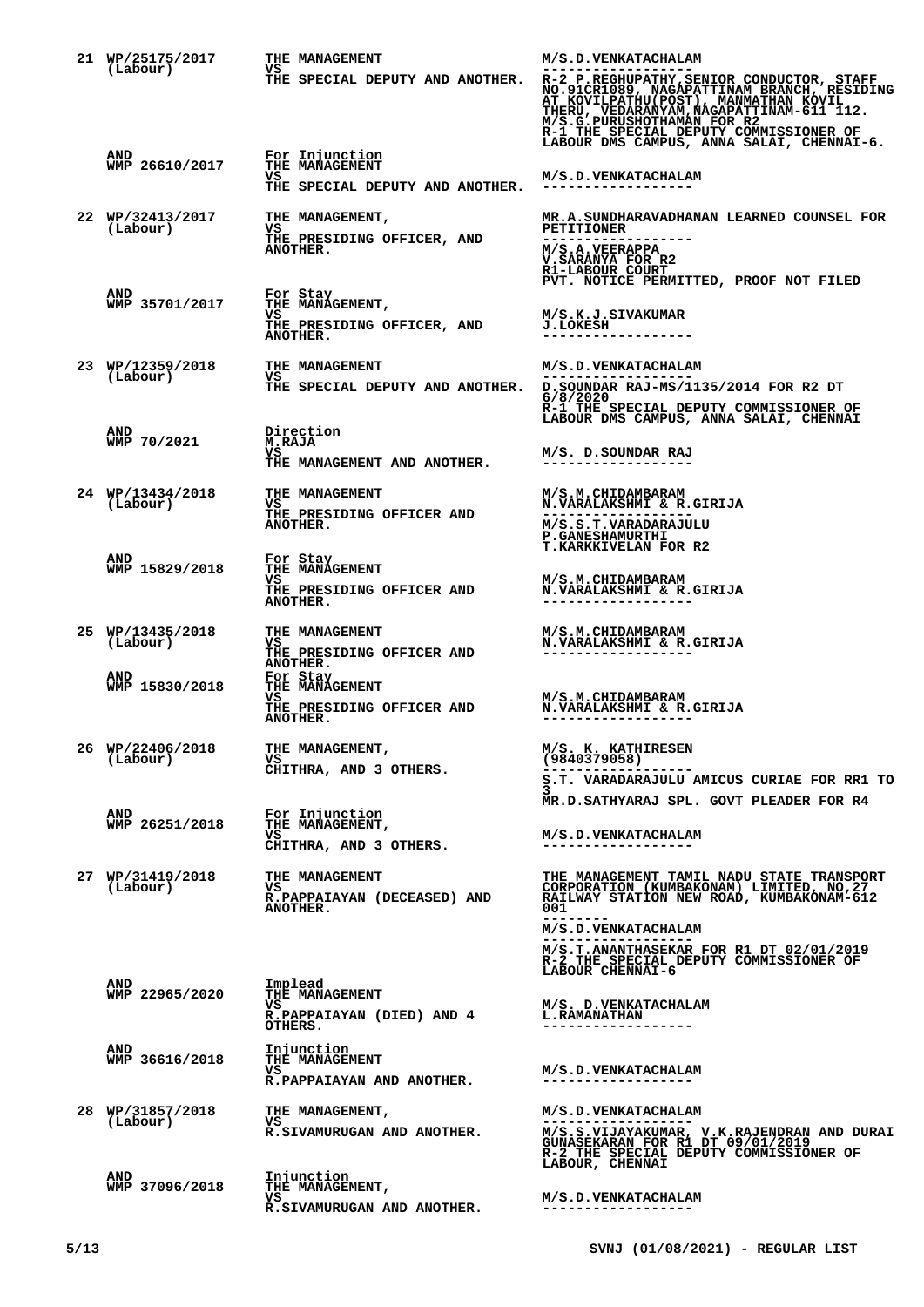| 29 WP/32018/2018                | THE MANAGEMENT                                                                                                                                   | M/S.D.VENKATACHALAM                                                                                                                                                                                                                     |
|---------------------------------|--------------------------------------------------------------------------------------------------------------------------------------------------|-----------------------------------------------------------------------------------------------------------------------------------------------------------------------------------------------------------------------------------------|
| (Labour)                        | VS                                                                                                                                               | THE SPECIAL JOINT COMMISSIONER, M/S.K.RAMESH, P.RAJAVEL AND M.KANDASAMY AND ANOTHER. FOR R2 DT 10/01/2019<br>R1-RE-ISSUE SENT SERVICE AWAITED, NO APP.<br><b>NOT READY</b>                                                              |
| AND<br>WMP 37272/2018           | Interim injunction                                                                                                                               |                                                                                                                                                                                                                                         |
|                                 | THE MANAGEMENT<br>vs<br>THE SPECIAL JOINT COMMISSIONER,<br>AND ANOTHER.                                                                          | M/S.D. VENKATACHALAM<br>------------------                                                                                                                                                                                              |
| 30 WP/2320/2019<br>(Labour)     |                                                                                                                                                  | THE GENERAL MANAGER, THE GENERAL MANAGER, STATE EXPRESS<br>VS THE SPECIAL JOINT COMMISSIONER TRANSPORT CORPORATION (TAMIL NADU) LTD,<br>THE SPECIAL JOINT COMMISSIONER PALLAVAN SALAI, CHENNAI 2 CHENNAI<br>OF LABOUR, AND ANOTHER. MR. |
|                                 |                                                                                                                                                  | M/S.S.T.VARADARAJULU, P.GANESHAMURTHI,<br>T.KARKKIVELAN FOR R2 DT 25/11/2019<br>MR.D.SATHYARAJ SPL. GOVT PLEADER FOR R1                                                                                                                 |
| AND<br>WMP 2557/2019<br>AND     | Stay<br>THE GENERAL MANAGER,<br>VS.<br>THE SPECIAL JOINT COMMISSIONER<br>OF LABOUR, AND ANOTHER.<br>Direction                                    | M/S.R.P.PRATHAP SINGH                                                                                                                                                                                                                   |
| WMP 814/2021                    | <b>T.DHANARAJAN,</b><br>VS<br>THE GENERAL MANAGER, AND M/S. S.T.VARADARAJALU<br>ANOTHER MANAGER, AND P. SANESHA, MURTHI-MS/1361/1994<br>ANOTHER. | <b>T.KARKIVELAN</b>                                                                                                                                                                                                                     |
| 31 WP/7954/2019<br>(Labour)     | THE MANAGEMENT,<br>VS                                                                                                                            | <b>M/S.D.VENKATACHALAM</b>                                                                                                                                                                                                              |
|                                 | P.RAJKUMAR AND ANOTHER.                                                                                                                          | NOTICE SENT SERVICE AWAITED REG R2<br>NO APP NOT READY<br>M/S. V.S.JAGADEESAN<br>M.EGHAMBHARAM-MS/494/1996<br><b>E.ELANGOVAN</b><br>P.KIRTHANA MAYURI                                                                                   |
| AND<br>WMP 8559/2019            | For Injunction<br>THE MANAGEMENT,                                                                                                                | FOR R1 DT 31/7/2019                                                                                                                                                                                                                     |
|                                 | vs<br>P.RAJKUMAR AND ANOTHER.                                                                                                                    | <b>M/S.D.VENKATACHALAM</b><br>------------------                                                                                                                                                                                        |
| AND<br>WP 7958/2019<br>(Labour) | THE MANAGEMENT,<br>VS                                                                                                                            | <b>M/S.D.VENKATACHALAM</b><br>-------------------                                                                                                                                                                                       |
| AND                             | V.RAJA, AND ANOTHER.                                                                                                                             | M/S.S.GIRIJA<br>FOR R1 DT 29/04/2019                                                                                                                                                                                                    |
| WMP 8563/2019                   | For Injunction<br>THE MANAGEMENT,<br>VS<br>V.RAJA, AND ANOTHER.                                                                                  | <b>M/S.D.VENKATACHALAM</b><br>------------------                                                                                                                                                                                        |
| 32 WP/9758/2019<br>(Labour)     | THE MANAGING DIRECTOR<br>VS<br>MR.V.PALANIVEL                                                                                                    | M/S. D.RAGHU                                                                                                                                                                                                                            |
|                                 |                                                                                                                                                  | <b>M/S.K.V.SHANMUGANATHAN<br/>V.VAIJAYANTHIMALA</b><br>R.M.D.NAZARULLAH<br>L. VIVEKANANDAN<br>FOR R1 DT 07/06/2019                                                                                                                      |
| <b>AND</b><br>WMP 10349/2019    | For Stay<br>THE MANAGING DIRECTOR                                                                                                                |                                                                                                                                                                                                                                         |
|                                 | vs<br><b>MR.V.PALANIVEL</b>                                                                                                                      | M/S.S.RAJENI RAMADASSS<br>C.P.SENTHIL SUJATHA, M.NARESH BABU<br>C.P.SENTHIL SUJATHA, M.NARESH BABU                                                                                                                                      |
| 33 WP/24208/2019<br>(Labour)    | THE MANAGEMENT OF<br>vs                                                                                                                          | M/S.T.S.GOPALAN AND CO                                                                                                                                                                                                                  |
| AND<br>WMP 1884/2020            | <b>T.KARUNAKARAN</b><br>To vacate stay<br><b>T.KARUNAKARAN</b><br>vs                                                                             | M/S.R.RAJARAM FOR R1 DT 5/11/2019<br><b>MR.R.RAJARAM</b>                                                                                                                                                                                |
|                                 | THE MANAGEMENT OF                                                                                                                                |                                                                                                                                                                                                                                         |
| AND<br>WMP 1886/2020            | For Direction<br><b>T.KARUNAKARAN</b><br>vs<br>THE MANAGEMENT OF                                                                                 | <b>MR.R.RAJARAM</b>                                                                                                                                                                                                                     |
| <b>AND</b><br>WMP 20559/2020    | To vacate stay<br><b>T.KARUNAKARAN</b>                                                                                                           |                                                                                                                                                                                                                                         |
|                                 | vs<br>THE MANAGEMENT OF                                                                                                                          | <b>R.RAJARAM</b>                                                                                                                                                                                                                        |
| AND<br>WMP 20560/2020           | Direction<br><b>T.KARUNAKARAN</b><br>VS<br>THE MANAGEMENT OF                                                                                     | <b>R.RAJARAM</b><br>. _ _ _ _ _ _ _ _ _ _ _ _ _ _ _ _ _ _                                                                                                                                                                               |
| <b>AND</b><br>WMP 23979/2019    | Stay<br>THE MANAGEMENT OF<br>vs<br><b>T.KARUNAKARAN</b>                                                                                          | M/S.T.S.GOPALAN AND CO                                                                                                                                                                                                                  |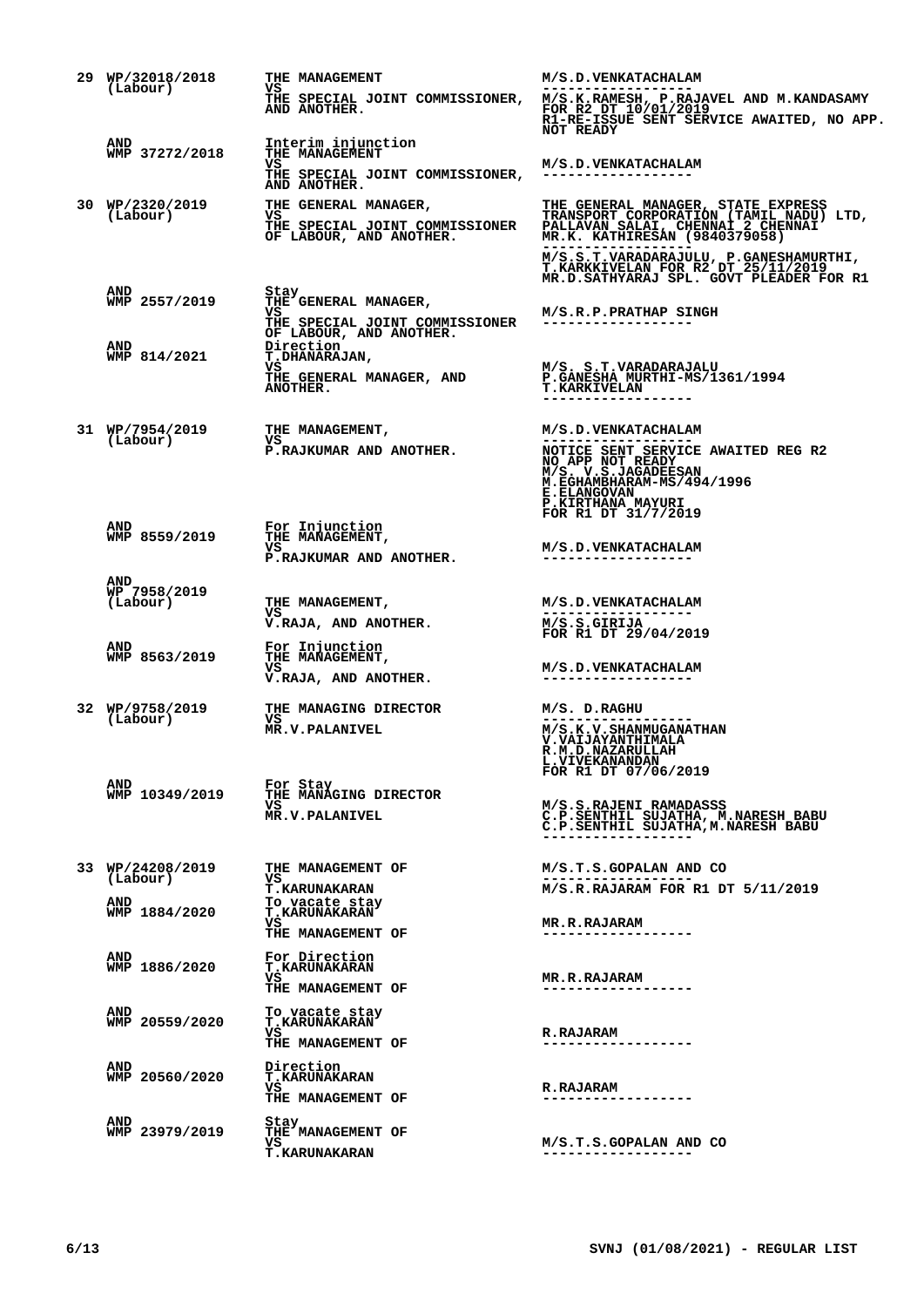| 34 WP/32269/2019<br>(Labour) | THE MANAGING DIRECTOR,<br>VS<br>V. SANKARAN,                                                                                                                 | M/S. R.SARAVANAKUMAR<br><b>E.VEDA BAGATH SINGH</b><br><b>K.VIJAYARAGAVAN</b><br>J.RAJA RAO<br>(9444473314)<br>M/S.JAYARAMAN AND ASSOCIATES, M.JAYARAMAN,                                                                                                                                             |
|------------------------------|--------------------------------------------------------------------------------------------------------------------------------------------------------------|------------------------------------------------------------------------------------------------------------------------------------------------------------------------------------------------------------------------------------------------------------------------------------------------------|
|                              |                                                                                                                                                              | K.RANGESH, R.ARUL VIGNESH FOR RIDT.09.12.2019                                                                                                                                                                                                                                                        |
| AND<br>WMP 32559/2019        | For Stay<br>THE MANAGING DIRECTOR,<br>vs<br><b>V.SANKARAN,</b>                                                                                               | M/S. R.SARAVANAKUMAR<br>E.VEDA BAGATH SINGH<br>K.VIJAYARAGAVAN<br><b>J.RAJA RAO</b><br>.                                                                                                                                                                                                             |
| 35 WP/35744/2019<br>(Labour) | THE MANAGEMENT<br>VS<br>S.RAMADOSS                                                                                                                           | MR.C.S.K.SATHISH<br>------------------<br>M/S. R. MURALIDHARAN, S. VENKIDUSAMY FOR R1 DT 05/07/2021<br>PRIVATE NOTICE PERMITTED PROOF NOT FILED                                                                                                                                                      |
| AND<br>WMP 17071/2021        | Direction<br><b>S.RAMADASS</b><br>VS.<br>THE GENERAL MANAGER                                                                                                 | <b>R.MURALIDHARAN</b><br><b>S.VENKIDUSAMY</b>                                                                                                                                                                                                                                                        |
| <b>AND</b><br>WMP 17072/2021 | Direction<br><b>S.RAMADASS</b><br>VS<br>THE GENERAL MANAGER                                                                                                  | <b>R.MURALIDHARAN</b><br><b>S.VENKIDUSAMY</b>                                                                                                                                                                                                                                                        |
| <b>AND</b><br>WMP 17073/2021 | Direction<br><b>S.RAMADASS</b><br>vs<br><b>THE GENERAL MANAGER</b>                                                                                           | <b>R.MURALIDHARAN</b><br><b>S.VENKIDUSAMY</b>                                                                                                                                                                                                                                                        |
| <b>AND</b><br>WMP 36650/2019 | Stay<br>THE MANAGEMENT<br>VS<br>S.RAMADOSS                                                                                                                   | M/S. S.SAIRAMAN<br>------------------                                                                                                                                                                                                                                                                |
| 36 WP/5822/2020<br>(Labour)  | M/S.J.B.INDUSTRIES<br>vs<br>JOINT COMMISSIONER OF LABOUR AND --<br>2 OTHERS.                                                                                 | <b>R.KRISHNASWAMY</b><br>P.K.MOHAN VEL<br>MR. M. VENKATESH KUMAR GOVT. ADVOCATE FOR<br>R1 & R2<br>PVT. NOTICE PERMITTED<br>PROOF NOT FILED<br>P.SRIVIDHYA, S.MAHENDRAN FOR R3 DT 27/7/2020                                                                                                           |
| AND<br>WMP 6823/2020         | Stay<br>M/S.J.B.INDUSTRIES<br>VS.<br>JOINT COMMISSIONER OF LABOUR AND P.K.MOHAN VEL<br>2 OTHERS.                                                             | <b>R.KRISHNASWAMY</b>                                                                                                                                                                                                                                                                                |
| 37 WP/6324/2020<br>(Labour)  | <b>T.N.PRASAD</b><br>VS <b>V</b><br>THE ASSISTANT REGIONAL PROVIDENT G.SYED KALEEMULLAH<br>FUND COMMISSIONER, AND 2 OTHERS. -----------------                | M/S. M.ARAVIND SUBRAMANYAM<br><b>MARTIN D.THARAKAN</b><br>MR.J.SATHYA NARAYANA PRASAD FOR R1<br>R2 NOTICE SENT SERVICE AWAITED NO.APP. NOT<br><b>READY</b><br>PRIVATE NOTICE IS ALSO PERMITTED.<br>PROOF NOT FILED<br>M/S. O.R.SANTHANA KRISHNAN-MS/328/1978,<br>O.S.KARTHIKEYAN FOR R3 DT 19/3/2020 |
| AND<br>WMP 7456/2020         | Dispensed with (d.w)<br><b>T.N.PRASAD</b><br>vs<br>THE ASSISTANT REGIONAL PROVIDENT MARTIN D.THARAKAN<br>FUND COMMISSIONER, AND 2 OTHERS. G.SYED KALEEMULLAH | M/S. M.ARAVIND SUBRAMANYAM                                                                                                                                                                                                                                                                           |
| AND<br>WMP 7460/2020         | Interim injunction<br><b>T.N.PRASAD</b><br>vs<br>THE ASSISTANT REGIONAL PROVIDENT MARTIN D. THARAKAN<br>FUND COMMISSIONER, AND 2 OTHERS. G.SYED KALEEMULLAH  | M/S. M.ARAVIND SUBRAMANYAM<br>------------------                                                                                                                                                                                                                                                     |
| AND<br>WMP 7463/2020         | Interim directions<br><b>T.N.PRASAD</b><br>vs<br>THE ASSISTANT REGIONAL PROVIDENT MARTIN D.THARAKAN<br>FUND COMMISSIONER, AND 2 OTHERS. G.SYED KALEEMULLAH   | M/S. M.ARAVIND SUBRAMANYAM<br>------------------                                                                                                                                                                                                                                                     |
| <b>AND</b><br>WMP 17868/2020 | Implead<br><b>T.N.PRASAD</b><br>vs<br>THE ASSISTANT REGIONAL PROVIDENT -----------------<br>FUND COMMISSIONER, AND 3 OTHERS.                                 | M/S. M.ARAVIND SUBRAMANYAM                                                                                                                                                                                                                                                                           |
| AND<br>WMP 17874/2020        | To Amend<br><b>T.N.PRASAD</b><br>VS.<br>THE ASSISTANT REGIONAL PROVIDENT "--------------------<br>FUND COMMISSIONER, AND 3 OTHERS.                           | M/S. M.ARAVIND SUBRAMANYAM                                                                                                                                                                                                                                                                           |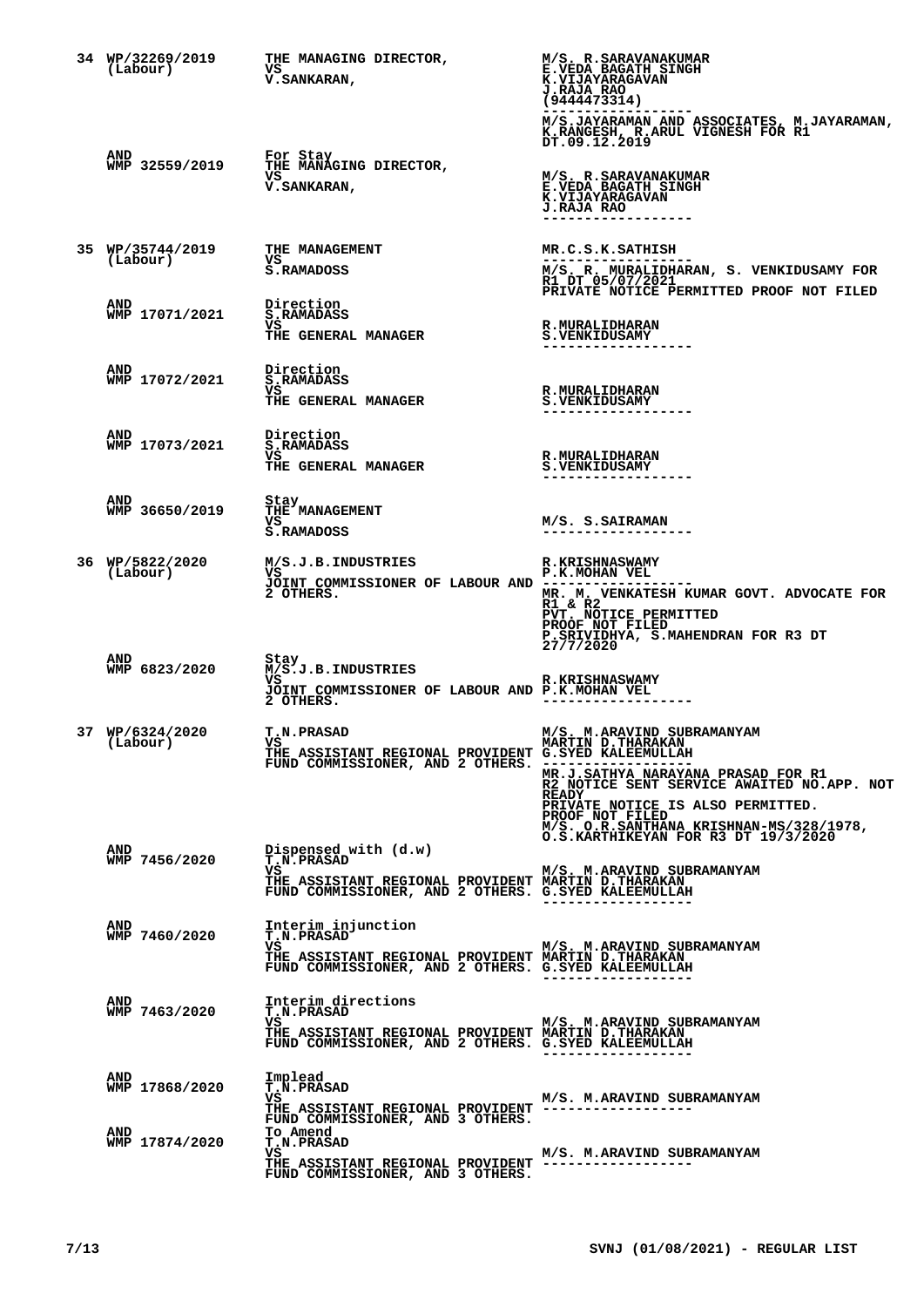| 38 WP/15694/2020<br>(Labour) | S.SASIKUMAR (PUMP OPERATOR), AND M/S. LAW SQUARE<br>15 OTHERS.<br>vs<br>THE MANAGING DIRECTOR AND 2<br>OTHERS.                                    | <b>S.SIVAKUMAR</b><br>G.P.ARIVUCHUDAR<br>P.H.C.M.GANDHI<br>M. KAMATCHI SUNDHARI<br><b>B.HARITHA PRIYADHARSHINI</b><br>M/S.S. ERASKINE LEO FOR R1 DT 03.12.2020<br>MR. TAMILARASAN LEARNED COUNSEL TAKES<br>NOTICE FOR R3<br>R2- TAPAL DUE<br>NO APP. NOT READY                                                                                                                                                                            |
|------------------------------|---------------------------------------------------------------------------------------------------------------------------------------------------|-------------------------------------------------------------------------------------------------------------------------------------------------------------------------------------------------------------------------------------------------------------------------------------------------------------------------------------------------------------------------------------------------------------------------------------------|
| AND<br>WMP 19535/2020        | Injunction<br>S.ŠASIKUMAR (PUMP OPERATOR), AND<br>15 OTHERS.<br>vs<br>THE MANAGING DIRECTOR AND 2<br>OTHERS.                                      | M/S. LAW SOUARE<br><b>S.SIVAKUMAR</b><br>G.P.ARIVUCHUDAR<br>P.H.C.M.GANDHI<br>M.KAMATCHI SUNDHARI<br><b>B.HARITHA PRIYADHARSHINI</b><br>-----------------                                                                                                                                                                                                                                                                                 |
| 39 WP/17092/2020<br>(Labour) | THE MANAGEMENT<br>vs<br><b>P.RAJENDRAN</b>                                                                                                        | M/S. C.S.K.SATHISH<br>M/S. K. ARUNA GIRI, L.S.M. HASAN FIZAL, R.S. KRISHNA SWAMY FOR R1 DT 22/12/2020<br>PRIVATE NOTICE PERMITTED<br>PROOF NOT FILED                                                                                                                                                                                                                                                                                      |
| AND<br>WMP 21158/2020        | Stay<br>THE MANAGEMENT<br>vs<br><b>P.RAJENDRAN</b>                                                                                                | M/S. C.S.K.SATHISH                                                                                                                                                                                                                                                                                                                                                                                                                        |
| 40 WP/20402/2020<br>(Labour) | TAMIL NADU STATE TRANSPORT<br>EMPLOYEES FEDERATION<br>vs<br>GOVERNMENT OF TAMIL NADU AND 10 H.NANDHINI<br>OTHERS.                                 | KRISHNASWAMY R.<br>V.AJOY KHOSE<br><b>S.MANOGARAN</b><br>MR. V.KATHIRVELU SPL GP TAKES NOTICE FOR<br>R1 & R2<br>MR. K.MOORTHY STANDING COUNSEL TAKES<br>NOTICE FOR RR3, 4 & 5<br>MR. C.S.K.SATHISH STANDING COUNSEL TAKES<br>NOTICE FOR R6<br>MR. A. SUNDARAVADHANAM LEARNED STANDING<br>COUNSEL TAKES NOTICE FOR R8<br>MR. D. VENKATACHALAM LEARNED COUNSEL TAKES<br>NOTICE FOR R9<br>M/S. D. RAGHU FOR R7, R10 & R11                    |
| <b>AND</b><br>WMP 25181/2020 | AD-INTERIM DIRECTION<br>TAMIL NADU STATE TRANSPORT<br><b>EMPLOYEES FEDERATION</b><br>vs<br>GOVERNMENT OF TAMIL NADU AND 10 S.MANOGARAN<br>OTHERS. | M/S. KRISHNASAMY R.<br>V.AJOY KHOSE<br><b>H.NANDHINI</b><br>------------------                                                                                                                                                                                                                                                                                                                                                            |
| 41 WP/2912/2021<br>(RTI)     | <b>T.N.SUBRAMANIAN,</b><br>vs<br>UNION OF INDIA AND 2 OTHERS.                                                                                     | <b>M/S. M.GNANASEKAR<br/>K. SATHIYAVEL</b><br><b>M. N. KATHIR</b><br><b>R. KALAIYARASI</b><br>D. PAVITHRA<br>M/S. VENKATASWAMY BABU, SPC FOR R1 MEMO DT<br>12/02/2021<br>R-3 THE PUBLIC INFORMATION OFFICER,<br>PONDICHERRY AGRO SERVICE INDUSTRIES<br>CORPORTION LTD, THATTANCHAVADI, PUDUCHERRY<br>- 605 009.<br>M/S. T.M. NAVEEN, G. SHABNAM, M. GOPI, A.<br>ALFIYA FOR R2 DT 18/3/2021<br>PRIVATE NOTICE PERMITTED<br>PROOF NOT FILED |
| 42 WP/7289/2021<br>(Labour)  | THE SUPERINTENDING ENGINEER<br>vs<br>THE ASSISTANT COMMISSIONER OF<br>LABOUR AND 18 OTHERS.                                                       | <b>T.S.GOPALAN AND COMPANY</b><br>M/S. V. STALIN FOR R2 TO R6, R8 TO R19 DT<br>31/3/2021<br>R-1 THE ASSISTANT COMMISSIONER OF LABOUR<br>(ENFORCEMENT), AUTHORITY UNDER TAMIL<br>NADU, CONFERMÉNT OF PERMANENT STATUS TO<br>WORKMEN ACT, CIRCLE -II, NANDANAM, CHENNAI<br>600 035.<br><b>R7-DECEASED</b>                                                                                                                                   |
| AND<br>WMP 7793/2021         | Stay<br>THE SUPERINTENDING ENGINEER<br>VS.<br>THE ASSISTANT COMMISSIONER OF<br>LABOUR AND 18 OTHERS.                                              | <b>T.S.GOPALAN AND COMPANY</b><br>----------------                                                                                                                                                                                                                                                                                                                                                                                        |
| AND<br>WMP 11817/2021        | To vacate stay<br>C.KALIDASS, AND 16 OTHERS.<br>vs<br>THE SUPERINTENDING ENGINEER AND<br>2 OTHERS.                                                | M/S. V.STALIN                                                                                                                                                                                                                                                                                                                                                                                                                             |
| 43 WP/9311/2021<br>(Labour)  | MOHAMMED NAZEEM<br>vs<br>M/S.METROPOLITAN TRANSPORT<br>CORPORATION, AND ANOTHER.                                                                  | <b>P.VIJENDRAN</b><br><b>V.CHITHRA</b><br><b>R.AMBUROSH</b><br>------------------<br>MR.K.MOORTHY FOR RESPONDENTS.                                                                                                                                                                                                                                                                                                                        |
| <b>AND</b><br>WMP 9879/2021  | Direction<br>MOHAMMED NAZEEM<br>vs<br>M/S.METROPOLITAN TRANSPORT<br>CORPORATION, AND ANOTHER.                                                     | <b>P.VIJENDRAN</b><br><b>V.CHITHRA</b><br><b>R.AMBUROSH</b>                                                                                                                                                                                                                                                                                                                                                                               |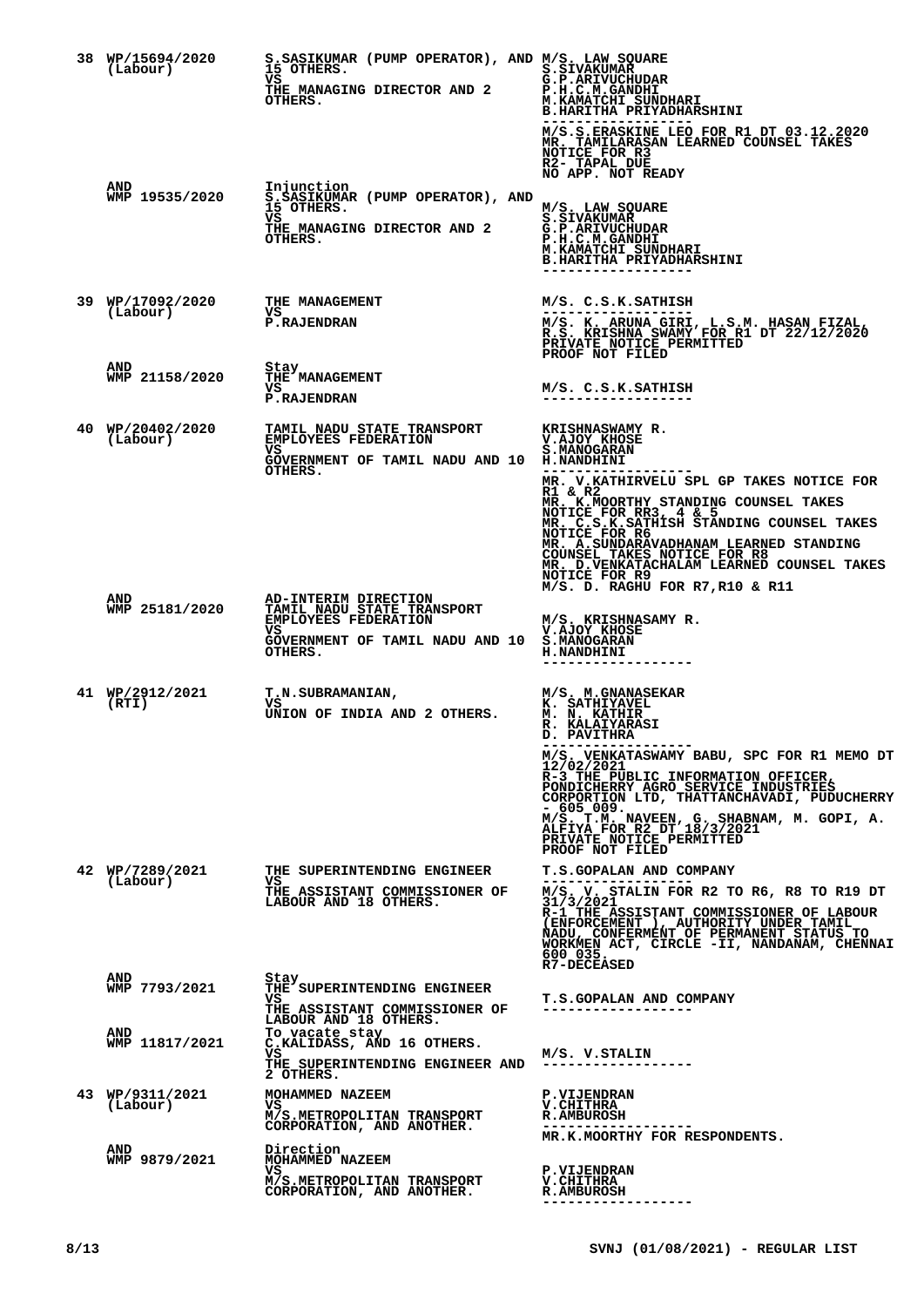| 44 WP/9313/2021<br>(Labour)     | THE MANAGEMENT<br>VS<br>M.SATHISHKUMAR AND ANOTHER.                                                | A. SUNDARAVADHANAN<br><b>M.ARUN</b><br><b>A.INDUMATHI</b>                                                                                                                                                               |
|---------------------------------|----------------------------------------------------------------------------------------------------|-------------------------------------------------------------------------------------------------------------------------------------------------------------------------------------------------------------------------|
| AND<br>WMP 9851/2021            | Stay<br>THE MANAGEMENT<br>VS<br>L. SURESH KUMAR (RC NO. 4124) AND M. ARUN                          | MR.V.AJOY KHOSE FOR RESPONDENTS<br><b>A. SUNDARAVADHANAN</b>                                                                                                                                                            |
| AND<br>WMP 9882/2021            | ANOTHER.<br>Dispensed with (d.w)<br><b>THE MANAGEMENT</b><br>vs<br>M.SATHISHKUMAR AND ANOTHER.     | <b>A. INDUMATHI</b><br>------------------<br><b>A. SUNDARAVADHANAN</b><br><b>M.ARUN</b>                                                                                                                                 |
| AND<br>WMP 7575/2021            | To Dispense With<br>THE MANAGEMENT<br>VS<br>C.PRADEEP AND ANOTHER.                                 | <b>A. INDUMATHI</b><br>. _ _ _ _ _ _ _ _ _ _ _ _ _ _<br>M/S. A. SUNDARAVADHANAN<br><b>M.ARUN</b><br><b>A. INDUMATHI</b>                                                                                                 |
| AND<br>WMP 7576/2021            | <b>THE MANAGEMENT</b><br>VS<br>C.PRADEEP AND ANOTHER.                                              | M/S. A. SUNDARAVADHANAN<br><b>M.ARUN</b><br><b>A.INDUMATHI</b>                                                                                                                                                          |
| AND<br>WMP 7637/2021            | To Dispense With<br>THE MANAGEMENT<br>vs<br>K.PRANESH (RC NO.4109) AND<br>ANOTHER.                 | ------------------<br>M/S. A. SUNDARAVADHANAN<br><b>M.ARUN</b><br>A.INDUMATHI<br>----------------                                                                                                                       |
| AND<br>WP 8450/2021<br>(Labour) | THE MANAGEMENT<br>VS<br>J. MOHANRAJ (RC NO. 4116), AND A. INDUMATHI<br>ANOTHER.                    | M/S. A. SUNDARAVADHANAN<br><b>M. ARUN</b>                                                                                                                                                                               |
| AND<br>WMP 9004/2021            | Dispensed with (d.w)<br>THE MANAGEMENT<br>VS<br>J. MOHANRAJ (RC NO. 4116), AND M. ARUN<br>ANOTHER. | M/S. A. SUNDARAVADHANAN<br><b>A. INDUMATHI</b>                                                                                                                                                                          |
| AND<br>WMP 9005/2021            | Interim stay<br>THE MANAGEMENT<br>VS<br>J. MOHANRAJ (RC NO. 4116), AND M. ARUN<br>ANOTHER.         | M/S. A. SUNDARAVADHANAN<br><b>A. INDUMATHI</b>                                                                                                                                                                          |
| AND<br>WMP 10022/2021           | Stay<br>THE MANAGEMENT<br>vs.<br>M. SATHISHKUMAR AND ANOTHER.                                      | A. SUNDARAVADHANAN<br><b>M.ARUN</b><br><b>A. INDUMATHI</b><br>---------------                                                                                                                                           |
| AND<br>WMP 7638/2021            | Stay<br><b>THE MANAGEMENT</b><br>VS<br>K.PRANESH (RC NO.4109) AND<br>ANOTHER.                      | M/S. A. SUNDARAVADHANAN<br><b>M.ARUN</b><br><b>A. INDUMATHI</b>                                                                                                                                                         |
| AND<br>WP 9284/2021<br>(Labour) | THE MANAGEMENT<br>VS<br>L.SURESH KUMAR (RC NO.4124) AND A.INDUMATHI<br>ANOTHER.                    | <b>A. SUNDARAVADHANAN</b><br><b>M.ARUN</b><br>------------------                                                                                                                                                        |
| AND<br>WMP 9850/2021            | To Dispense With<br>THE MANAGEMENT<br>vs<br>L.SURESH KUMAR (RC NO.4124) AND M.ARUN<br>ANOTHER.     | A. SUNDARAVADHANAN<br><b>A. INDUMATHI</b><br>. _ _ _ _ _ _ _ _ _ _ _ _ _ _ _ _ _                                                                                                                                        |
| AND<br>WP 7064/2021<br>(Labour) | <b>THE MANAGEMENT</b><br>VS<br>C.PRADEEP AND ANOTHER.                                              | M/S. A. SUNDARAVADHANAN<br><b>M.ARUN</b><br><b>A. INDUMATHI</b><br>--------<br>R-2 THE ASSISTANT COMMISSIONER OF LABOUR<br>COORNOOR, NILGIRIS DISTRICT.<br>R1- ADDRESSEE ABSENT<br>PVT NOTICE PERMITTED PROOF NOT FILED |
| AND<br>WP 7118/2021<br>(Labour) | THE MANAGEMENT<br>vs<br>K.PRANESH (RC NO.4109) AND<br>ANOTHER.                                     | M/S. A. SUNDARAVADHANAN<br><b>M.ARUN</b><br><b>A. INDUMATHI</b>                                                                                                                                                         |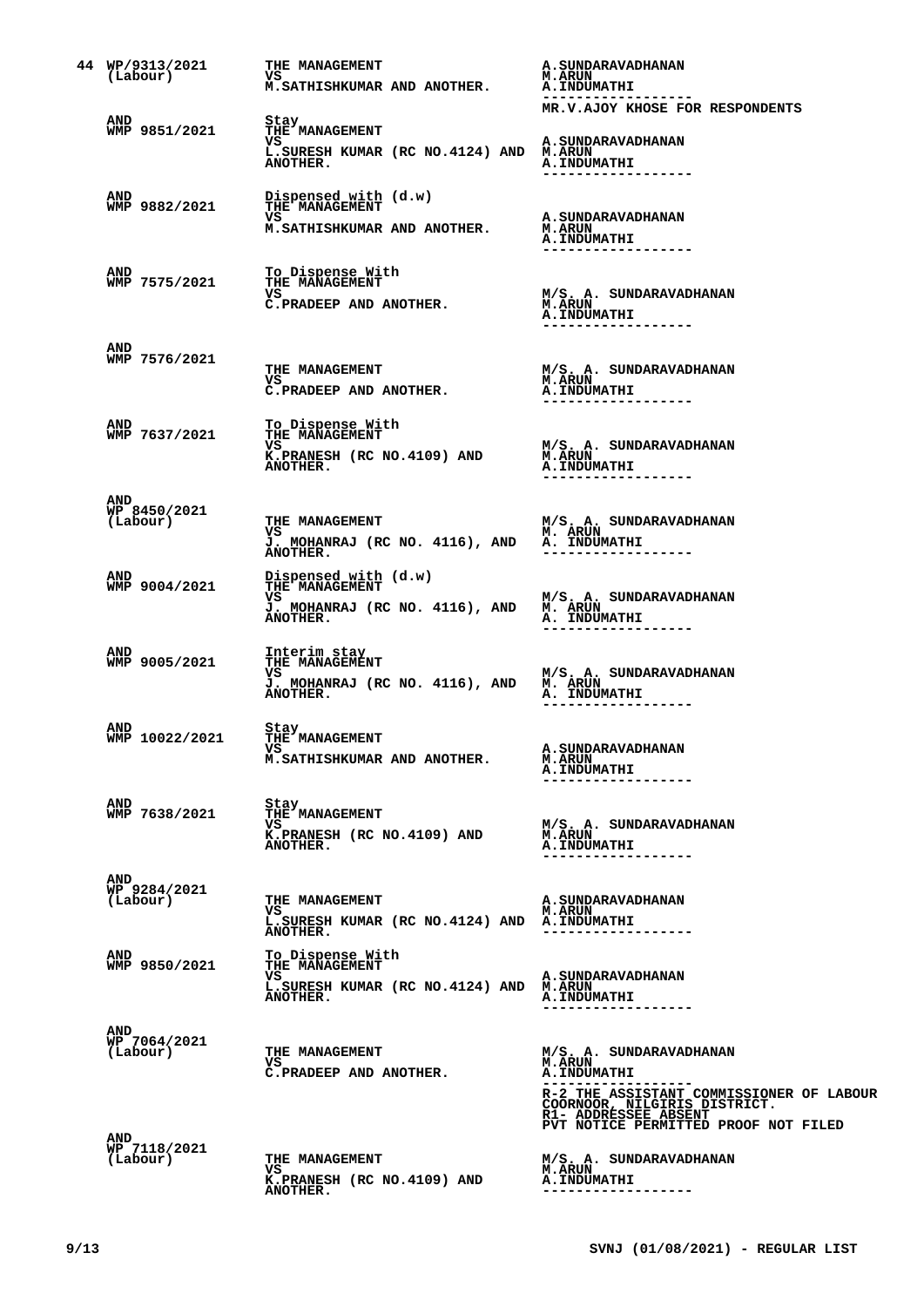| AND<br>WP 15187/2020<br>(Labour)        | THE MANAGEMENT<br>VS<br>R.VIVEK AND ANOTHER.                               | M/S. A. SUNDARAVADHANAN<br>M.ARUN AND A.INDUMATHI                                                                                                                                     |
|-----------------------------------------|----------------------------------------------------------------------------|---------------------------------------------------------------------------------------------------------------------------------------------------------------------------------------|
| AND<br>WMP 18979/2020                   | To Dispense With<br><b>THE MANAGEMENT</b><br>vs<br>R.VIVEK AND ANOTHER.    | M/S. A. SUNDARAVADHANAN<br><b>M.ARUN AND A.INDUMATHI</b>                                                                                                                              |
| AND<br>WMP 18980/2020                   | Stay<br><b>THE MANAGEMENT</b><br>VS<br>R.VIVEK AND ANOTHER.                | M/S. A. SUNDARAVADHANAN<br><b>M.ARUN AND A.INDUMATHI</b>                                                                                                                              |
| 45 WP/12426/2021<br>(Labour)            | <b>THE MANAGEMENT</b><br>VS<br>D.P.SADASIVAM AND ANOTHER.                  | M/S. A. SUNDARAVADHANAN<br><b>M.ARUN</b><br><b>A.INDUMATHI</b><br>RR1 & 2-SERVICE AWAITED                                                                                             |
| <b>AND</b><br>WMP 13213/2021            | Dispensed with (d.w)<br>THE MANAGEMENT<br>VS<br>D.P.SADASIVAM AND ANOTHER. | M/S. A. SUNDARAVADHANAN<br><b>M.ARUN</b><br><b>A.INDUMATHI</b>                                                                                                                        |
| AND<br>WMP 13214/2021                   | Stay<br>THE MANAGEMENT<br>VS<br>D.P.SADASIVAM AND ANOTHER.                 | M/S. A. SUNDARAVADHANAN<br><b>M.ARUN</b><br><b>A. INDUMATHI</b><br>-----------------                                                                                                  |
| (Labour)                                | 46 MP/12967/2021 THE MANAGING DIRECTIOR<br>VS<br>S.PARIMALA AND 2 OTHERS.  | <b>N.MALA</b><br><b>G.SUDHA</b><br>RR1 TO 3 - SERVICE AWAITED<br>NO APP. NOT READY                                                                                                    |
| <b>AND</b><br>WP 12968/2021<br>(Labour) | THE MANAGING DIRECTIOR<br>VS<br>S.MANNANGATTY AND 2 OTHERS.                | <b>N.MALA</b><br><b>G.SUDHA</b>                                                                                                                                                       |
| <b>AND</b><br>WMP 14689/2021            | Stay<br>THE MANAGING DIRECTIOR<br>vs<br>S.PARIMALA AND 2 OTHERS.           | <b>N.MALA</b><br><b>G.SUDHA</b>                                                                                                                                                       |
| AND<br>WMP 14690/2021                   | Stay<br>THE MANAGING DIRECTIOR<br>vs<br>S.MANNANGATTY AND 2 OTHERS.        | <b>N.MALA</b><br>G.SUDHA                                                                                                                                                              |
| 47 WP/13116/2021<br>(Labour)            | <b>N.SELVARAJ</b><br>VS <b>V</b><br>THE MANAGEMENT                         | N.SELVARAJ S/O.NACHIMUTHU, NO.75,<br>KAROOTHUPALAYAM , AVALPUNDHURAI POST,<br>ERODE DISTRICT<br>K.V. SHANMUGANATHAN<br>V. VAIJAYANTHIMALA<br>R.M.D.NASRULLAH<br><b>L.VIVEKANANDAN</b> |
|                                         |                                                                            | THE MANAGEMENT TNSTC (COIMBATORE)LTD,<br>SENNIMALAI ROAD, ERODE DISTRICT-1<br>MR.A. SUNDARAVADHANAN FOR RESPDTS                                                                       |
| 48 WP/13294/2021<br>(Labour)            | THE MANAGEMENT<br>VS<br>D.ELUMALAI AND ANOTHER.                            | M/S. K.J.SIVAKUMAR<br>------------------                                                                                                                                              |
| AND<br>WP 13299/2021<br>(Labour)        | THE MANAGEMENT<br>VS<br>V. ALBERT SELVARAJ AND ANOTHER.                    | M/S. K.J.SIVAKUMAR<br>------------------                                                                                                                                              |
| AND<br>WP 13301/2021<br>(Labour)        | THE MANAGEMENT<br>VS<br>K.KUMARESAN AND ANOTHER.                           | M/S. K.J.SIVAKUMAR<br>. _ _ _ _ _ _ _ _ _ _ _ _ _ _ _ _ _ _                                                                                                                           |
| AND<br>WMP 14119/2021                   | Interim injunction<br>THE MANAGEMENT<br>vs<br>D. ELUMALAI AND ANOTHER.     | M/S. K.J.SIVAKUMAR                                                                                                                                                                    |
| AND<br>WMP 14120/2021                   | Interim injunction<br>THE MANAGEMENT<br>vs<br>K. CHANDRAN AND ANOTHER.     | M/S. K.J.SIVAKUMAR                                                                                                                                                                    |
| AND<br>WMP 14124/2021                   | Interim injunction<br>THE MANAGEMENT<br>VS                                 | M/S. K.J.SIVAKUMAR                                                                                                                                                                    |
| AND                                     | V. ALBERT SELVARAJ AND ANOTHER.<br>Interim injunction                      |                                                                                                                                                                                       |
| WMP 14127/2021                          | THE MANAGEMENT<br>vs<br>K.KUMARESAN AND ANOTHER.                           | M/S. K.J.SIVAKUMAR<br>------------------                                                                                                                                              |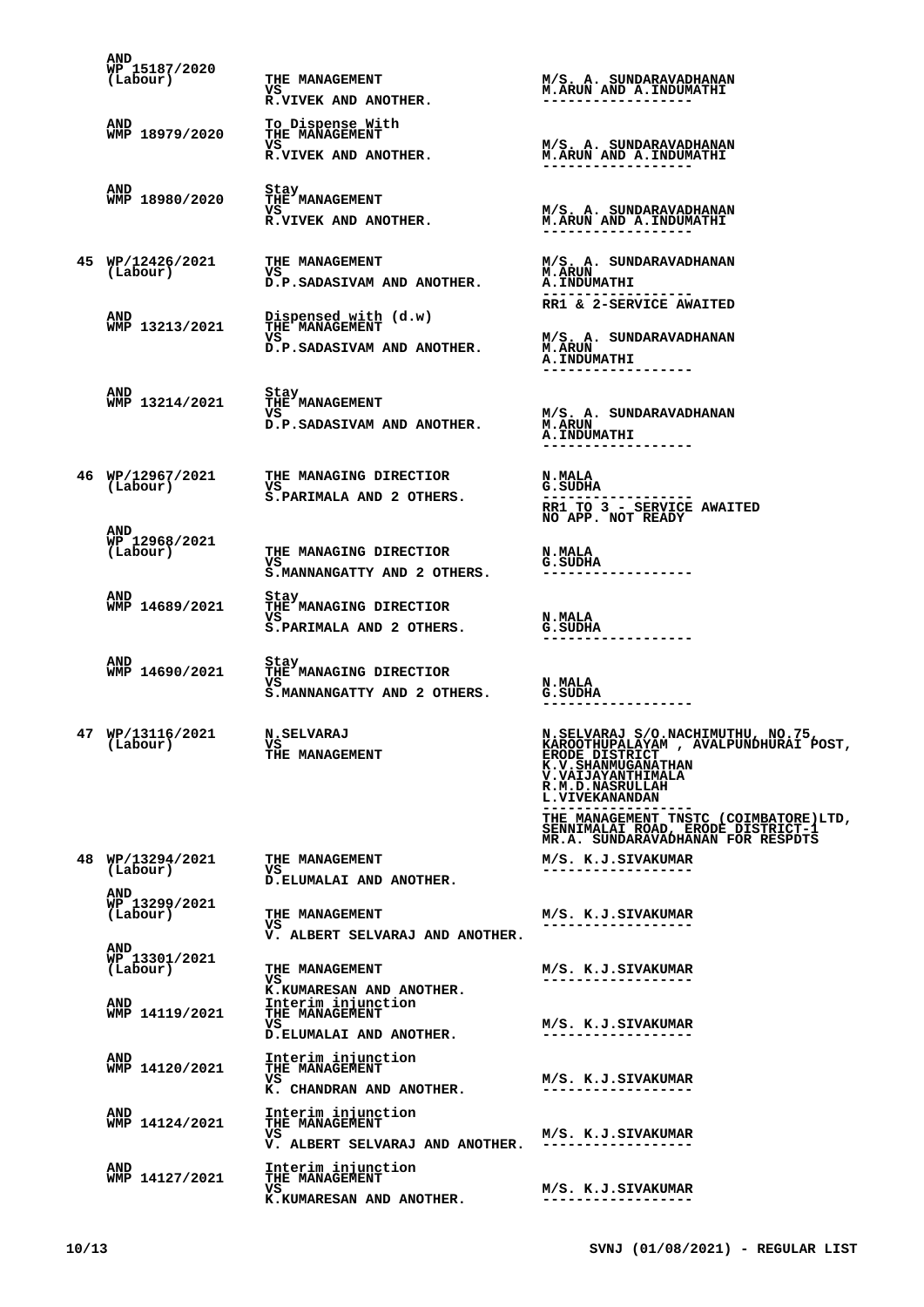| <b>AND</b><br>WP 13297/2021<br>(Labour) | THE MANAGEMENT<br>vs<br>K. CHANDRAN AND ANOTHER.                                                           | M/S. K.J.SIVAKUMAR                                                                                                                                                                                                                                                                                                        |
|-----------------------------------------|------------------------------------------------------------------------------------------------------------|---------------------------------------------------------------------------------------------------------------------------------------------------------------------------------------------------------------------------------------------------------------------------------------------------------------------------|
| 49 WP/13538/2021<br>(Labour)            | G.GOPAL<br>vs<br>THE EMPLOYEES COMPENSATION<br>COMMISSIONER II/ AND 2 OTHERS.                              | M/S. S.V. KARTHIKEYAN<br>R.ELIZABETH<br><b>J.JAYENDRAKRISHNAN</b><br>MR.L.S.M.HASAN FIZAL GOVT. ADVOCATE TAKES<br>NOTICE FOR R1<br>MRS.N.MALA GOVT. PLEADER (PUDUCHERRY) FOR<br>R2<br>MR.R.GANESH KANNA FOR R3<br>PRIVATE NOTICE PERMITTED<br>PROOF NOT FILED<br>M/S.R.GANESH KANNA, J.MADHUMITHA FOR R3 DT<br>28.07.2021 |
| 50 WP/13750/2021<br>(Labour)            | MRS.SELVAPRIYA N.P<br>VS<br>DEPUTY REGIONAL PROVIDENT FUND                                                 | <b>JJR.EDWIN</b><br>SANGEETHA RAJKUMAR<br><b>C.SEEMON</b><br>V.LALITHA KUMARI<br>M/S. R. MEENAKSHI S.C, V. MOHANA PRIYA, M.<br>SUGANYA, A. NAMBIRAJAN FOR R1 MEMO DT 2/7/2021                                                                                                                                             |
| 51 WP/14120/2021<br>(Labour)            | THE MANAGEMENT<br>vs<br>A.KANNAN AND ANOTHER.                                                              | M/S. D. VENKATACHALAM<br><b>L.RAMANATHAN</b><br>------------------                                                                                                                                                                                                                                                        |
| <b>AND</b><br>WMP 14998/2021            | Interim injunction<br>THE MANAGEMENT<br>vs<br>A.KANNAN AND ANOTHER.                                        | M/S. D. VENKATACHALAM<br><b>L.RAMANATHAN</b><br>------------------                                                                                                                                                                                                                                                        |
| 52 WP/14191/2021<br>(Labour)            | THE MANAGEMENT<br>vs<br>M.SAKRAVARTHI VINAYAKA SARAVANAN --------------<br>AND ANOTHER.                    | M/S. D. VENKATACHALAM<br><b>L.RAMANATHAN</b><br>MR. S.SANTHOSHKUMAR FOR WORKMEN<br>M/S.S.SANTHOSH KUMAR FOR R1 DT 22.07.2021                                                                                                                                                                                              |
| AND<br>WP 14192/2021<br>(Labour)        | THE MANAGEMENT<br>vs<br>S.VEERAMANIKANDAN AND ANOTHER.                                                     | M/S. D. VENKATACHALAM<br><b>L.RAMANATHAN</b><br>M/S.S.SANTHOSH KUMAR FOR R1 DT 22.07.2021                                                                                                                                                                                                                                 |
| <b>AND</b><br>WP 14193/2021<br>(Labour) | <b>THE MANAGEMENT</b><br>vs<br>M.SENTHILKUMAR AND ANOTHER.                                                 | M/S. D. VENKATACHALAM<br><b>L.RAMANATHAN</b><br>M/S.S.SANTHOSH KUMAR FOR R1 DT 22.07.2021                                                                                                                                                                                                                                 |
| <b>AND</b><br>WMP 15067/2021            | Injunction<br><b>THE MANAGEMENT</b><br>vs<br>M.SAKRAVARTHI VINAYAKA SARAVANAN L.RAMANATHAN<br>AND ANOTHER. | M/S. D. VENKATACHALAM                                                                                                                                                                                                                                                                                                     |
| <b>AND</b><br>WMP 15068/2021            | Injunction<br><b>THE MANAGEMENT</b><br>VS<br>S.VEERAMANIKANDAN AND ANOTHER.                                | M/S. D. VENKATACHALAM<br><b>L.RAMANATHAN</b>                                                                                                                                                                                                                                                                              |
| <b>AND</b><br>WMP 15070/2021            | Injunction<br>THE MANAGEMENT<br>vs<br>M.SENTHILKUMAR AND ANOTHER.                                          | M/S. D. VENKATACHALAM<br><b>L. RAMANATHAN</b>                                                                                                                                                                                                                                                                             |
| 53 WP/14279/2021<br>(Labour)            | R.MUTHURAMALINGAM<br>VS<br>THE MANAGEMENT                                                                  | M/S. D.BHARATHY<br>------------------                                                                                                                                                                                                                                                                                     |
| 54 WP/14558/2021<br>(Labour)            | THE GENERAL MANAGER<br>vs<br>R.NATARAJAN AND ANOTHER.                                                      | M/S. D. VENKATACHALAM<br><b>L.RAMANATHAN</b><br>M/S.V.PORKODI, G.M.XAVIER FOR R1 DT.<br>29/07/2021                                                                                                                                                                                                                        |
| AND<br>WMP 15442/2021                   | Injunction<br><b>THE GENERAL MANAGER</b><br>vs<br>R.NATARAJAN AND ANOTHER.                                 | M/S. D. VENKATACHALAM<br><b>L.RAMANATHAN</b>                                                                                                                                                                                                                                                                              |
| AND<br>WP 14562/2021<br>(Labour)        | THE MANAGEMENT<br>vs<br>M.KALAIARASAN AND ANOTHER.                                                         | M/S. D. VENKATACHALAM<br><b>L.RAMANATHAN</b><br>------------------                                                                                                                                                                                                                                                        |
| AND<br>WP 14563/2021<br>(Labour)        | THE MANAGEMENT<br>vs<br>M.RAMAIYAN AND ANOTHER.                                                            | M/S. D. VENKATACHALAM<br><b>L. RAMANATHAN</b><br>-------------------                                                                                                                                                                                                                                                      |
| AND<br>WP 14565/2021<br>(Labour)        | THE GENERAL MANAGER<br>vs<br><b>B.GANANASEKARAN AND ANOTHER.</b>                                           | M/S. D. VENKATACHALAM<br><b>L. RAMANATHAN</b><br>-----------------                                                                                                                                                                                                                                                        |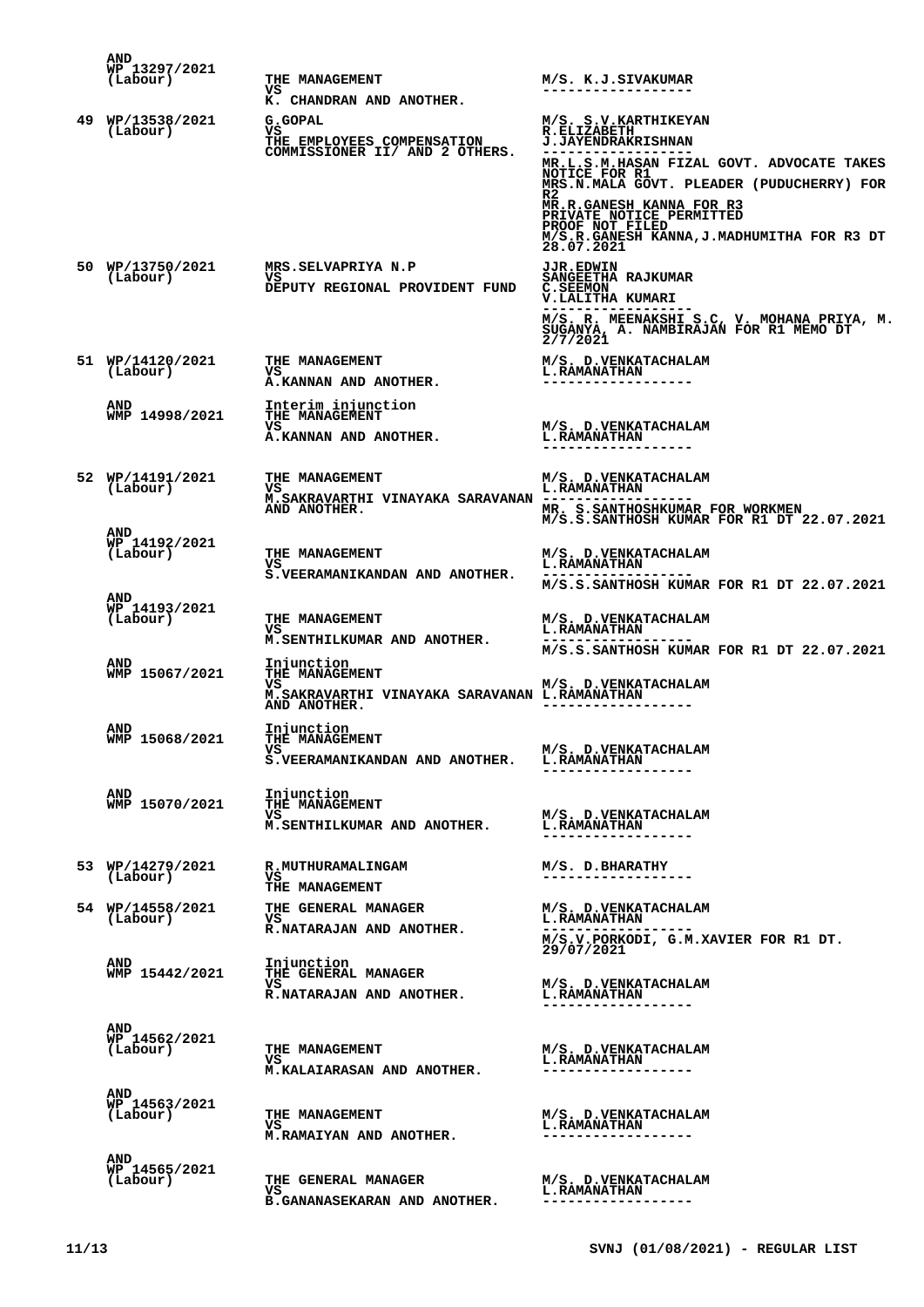| AND<br>WMP 15448/2021                   | Injunction<br>THE MANAGEMENT<br>VS<br><b>M.KALAIARASAN AND ANOTHER.</b>                                    | <b>M/S. D.VENKATACHALAM</b><br><b>L.RAMANATHAN</b>                                                                                                                                                                          |
|-----------------------------------------|------------------------------------------------------------------------------------------------------------|-----------------------------------------------------------------------------------------------------------------------------------------------------------------------------------------------------------------------------|
|                                         |                                                                                                            |                                                                                                                                                                                                                             |
| AND<br>WMP 15450/2021                   | Injunction<br><b>THE MANAGEMENT</b>                                                                        |                                                                                                                                                                                                                             |
|                                         | vs<br>M.RAMAIYAN AND ANOTHER.                                                                              | M/S. D.VENKATACHALAM<br><b>L.RAMANATHAN</b>                                                                                                                                                                                 |
| <b>AND</b><br>WMP 15452/2021            | Injunction<br>THE GENERAL MANAGER                                                                          |                                                                                                                                                                                                                             |
|                                         | VS<br><b>B.GNANASEKARAN AND ANOTHER.</b>                                                                   | M/S. D.VENKATACHALAM<br><b>L.RAMANATHAN</b>                                                                                                                                                                                 |
| 55 WP/14760/2021<br>(Labour)            | THE PUDUCHERRY POWER CORPORATION USHA RAMMAN<br>VS<br>THE SECRETARY TO GOVERNMENT<br>(LABOUR) AND ANOTHER. | <b>R. VENKATESULU</b><br><b>S.HARSHITHA</b><br>MR. G.DJEARANY GOVT. ADVOCATE (PONDY)<br>TAKES NOTICE FOR R1<br>R2 - SERVICE AWAITED<br>NO APP. NOT READY<br>PRIVATE NOTICE PERMITTED<br>PROOF FILED VIDE USR. NO. 25249 DT. |
|                                         |                                                                                                            | 20/07/2021<br>( ONLY RECEIPT FILED )                                                                                                                                                                                        |
| 56 WP/14797/2021<br>(Labour)            | <b>THE GENERAL MANAGER</b><br>vs<br>K.RAMAMOORTHY                                                          | M/S. K.J.SIVAKUMAR<br>M/S.R.MURALIDHARAN, S.VENKIDUSAMY FOR R1 DT<br>27.07.2021                                                                                                                                             |
| <b>AND</b><br>WMP 15679/2021            | Stay<br>THE GENERAL MANAGER<br>VS<br>K.RAMAMOORTHY                                                         | M/S. K.J.SIVAKUMAR<br>------------------                                                                                                                                                                                    |
| AND<br>WMP 17074/2021                   | Direction<br>K.RAMAMOORTHY<br>VS<br>THE GENERAL MANAGER                                                    | <b>R.MURALIDHARAN</b><br><b>S.VENKIDUSAMY</b>                                                                                                                                                                               |
| AND<br>WMP 17075/2021                   | Direction<br>K.RAMAMOORTHY<br>VS<br>THE GENERAL MANAGER                                                    | <b>R.MURALIDHARAN</b><br><b>S.VENKIDUSAMY</b>                                                                                                                                                                               |
| 57 WP/15233/2021<br>(RTI)               | <b>J.M.PRATAP</b><br>VS<br>THE CENTRAL PUBLIC INFORMATION<br>OFFICER AND AND 2 OTHERS.                     | M/S. R.SANKARAPPAN<br>RR1 TO 3 - NOTICE SENT SERVICE AWAITED<br>NO APP. NOT READY<br>PRIVATE NOTICE PERMITTED<br>PROOF NOT FILED                                                                                            |
| 58 WP/15598/2021<br>(Labour)            | THE MANAGEMENT<br>vs<br>GOVERNMENT OF TAMIL NADU AND<br>ANOTHER.                                           | FOX MANDAL AND ASSOCIATES<br><b>JOHN ZACHARIAH</b><br>M.V.V.N.SIVANTHY<br>------------------                                                                                                                                |
| AND<br>WMP 21856/2020                   | To vacate stay<br>THE GENERAL SECRETARY<br>vs<br>THE MANAGEMENT AND 2 OTHERS.                              | <b>R.KRISHNASWAMY</b><br>V.AJAY KHOSE                                                                                                                                                                                       |
| <b>AND</b><br>WP 13727/2020<br>(Labour) | THE MANAGEMENT<br>vs.<br>GOVERNMENT OF TAMIL NADU AND<br><b>ANOTHER.</b>                                   | FOX MANDAL ASSOCIATES<br><b>MR JOHAN ZACHARIAH</b><br>MVVN SIVANTHY<br><b>VIJAY R SEKAR</b>                                                                                                                                 |
| <b>AND</b><br>WP 13731/2020<br>(Labour) | THE MANAGEMENT<br>VS.<br>GOVERNMENT OF TAMIL NADU AND<br>ANOTHER.                                          | R.KRISHNASWAMY, V.AJOY KHOSE FOR R2 DT<br>14.10.2020<br>FOX MANDAL ASSOCIATES<br><b>MR JOHAN ZACHARIAH</b><br><b>MVVN SIVANTHY</b><br><b>VIJAY R SEKAR</b>                                                                  |
| AND<br>WMP 16515/2021                   | To Dispense With<br>THE MANAGEMENT<br>vs<br>GOVERNMENT OF TAMIL NADU AND<br>ANOTHER.                       | R.KRISHNASWAMY, V.AJOY KHOSE FOR R2 DT<br>14.10.2020<br>M/S.FOX MANDAL AND ASSOCIATES<br><b>JOHN ZACHARIAH</b><br>M.V.V.N.SIVANTHY                                                                                          |
| <b>AND</b><br>WMP 16516/2021            | Stay<br>THE MANAGEMENT<br>vs<br>GOVERNMENT OF TAMIL NADU AND<br>ANOTHER.                                   | ---------------<br>FOX MANDAL AND ASSOCIATES<br><b>JOHN ZACHARIAH</b><br>M.V.V.N.SIVANTHY<br>------------------                                                                                                             |
| <b>AND</b><br>WMP 17066/2020            | Stay<br>THE MANAGEMENT<br>vs.<br>GOVERNMENT OF TAMIL NADU AND                                              | FOX MANDAL ASSOCIATES<br>MR JOHAN ZACHARIAH                                                                                                                                                                                 |